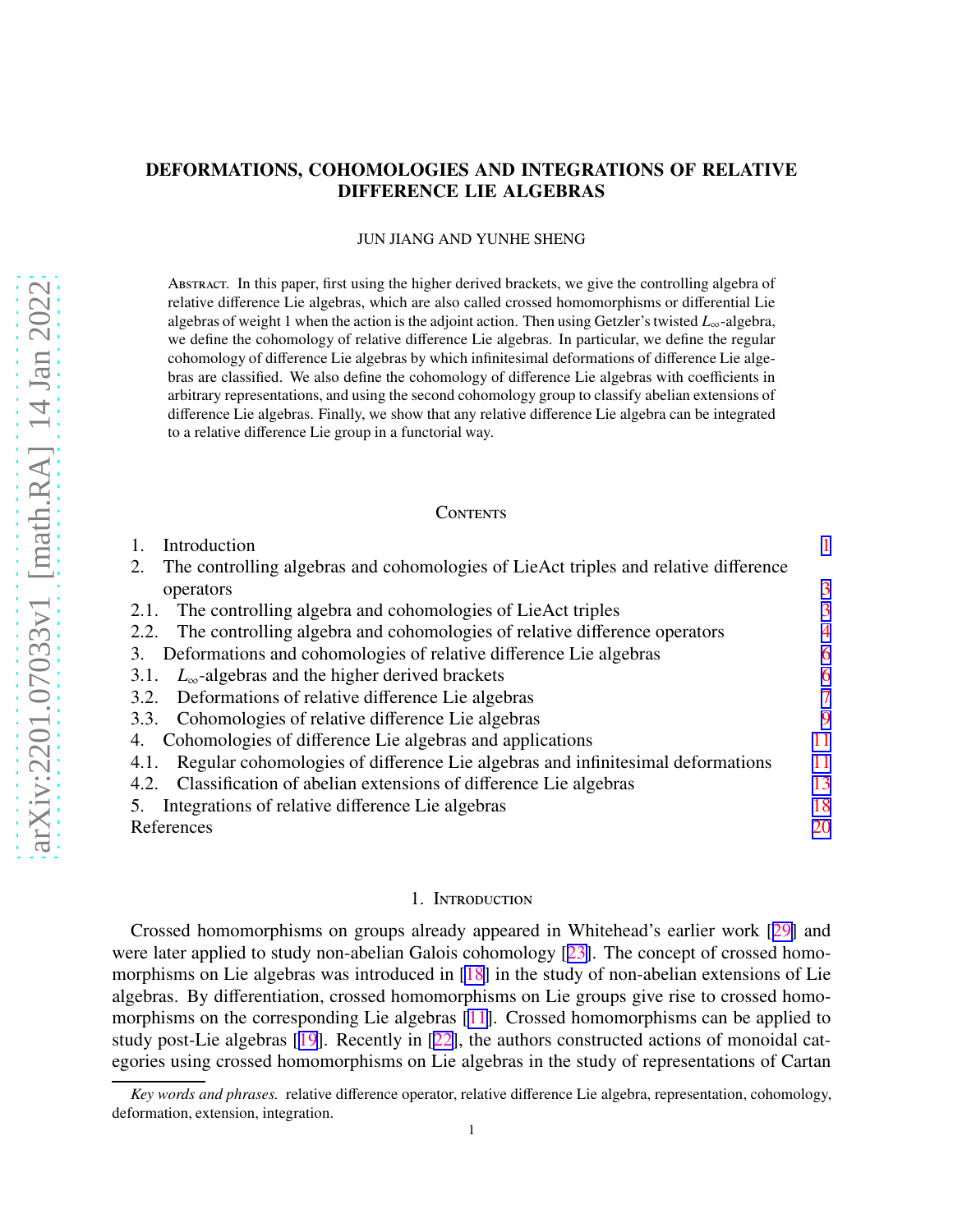<span id="page-1-0"></span>type Lie algebras. The authors also studied deformations and cohomologies of crossed homomorphisms, and classified infinitesimal deformations of crossed homomorphisms using the second cohomology group.

In the definition of a crossed homomorphism  $D : g \to f$ , there is an action  $\rho : g \to Der(f)$ of a Lie algebra g on another Lie algebra h. In particular if the action is the adjoint action of a Lie algebra on itself, a crossed homomorphism is exactly a differential operator of weight 1 [[10,](#page-20-0) [17\]](#page-20-0), which is also called a difference operator [\[15](#page-20-0), [26\]](#page-20-0). Since in this paper, we not only study operators, but also study Lie algebras, actions and operators simultaneously, so we will use the terminology of a relative difference operator instead of a crossed homomorphism, and use the terminology of a relative difference Lie algebra to indicate the quadruple  $(g, \mathfrak{h}, \rho, D)$ .

A difference operator can be viewed as a generalization of a derivation, and a difference Lie algebra can be viewed as a generalization of a LieDer pair introduced in [\[25](#page-20-0)], which consists of a Lie algebra and a derivation on it. Note that the deformation theory and the cohomology theory of LieDer pairs were studied in [[25\]](#page-20-0), and generalized to other algebraic structures [[3,](#page-19-0) [4](#page-19-0)]. In [\[6](#page-19-0), [16](#page-20-0)], the authors also study associative algebras with derivations from the operadic point of view. Therefore, it is natural to extend the study of deformations and cohomologies of relative difference operators and LieDer pairs to the context of relative difference Lie algebras. Another motivation for such a study due to that difference operators are formal inverses of Rota-Baxter operators, while the deformation and cohomology theories of the latter are of much interest recently [\[1](#page-19-0), [2](#page-19-0), [14,](#page-20-0) [24](#page-20-0), [28\]](#page-20-0). There is a general principle for the deformation theory of an algebraic structure proposed by Deligne, Drinfeld and Kontsevich: on the one hand, for a given algebraic structure, there should be a differential graded Lie algebra (or an *L*∞-algebra, called the controlling algebra) whose Maurer-Cartan elements characterize deformations of this object. On the other hand, there should be a suitable cohomology so that the infinitesimal of a formal deformation can be identified with a cohomology class. In this paper, we use the higher derived bracket [\[27](#page-20-0)] to construct the controlling algebra of relative difference Lie algebras, and also introduce the cohomology theory for relative difference Lie algebras. Applications are given to study infinitesimal deformations and abelian extensions of difference Lie algebras.

Globally a Lie algebra can be integrated to a connected and simply connected Lie group, and a derivation can be integrated to an automorphism. So it is natural to study the integration of a relative difference Lie algebra. Note that it was shown in [[11\]](#page-20-0) that the differentiation of a relative difference Lie group gives rise to a relative difference Lie algebra. We show that one can integrate a relative difference Lie algebra to a relative difference Lie group in a functorial way.

The paper is organized as follows. In Section [2](#page-2-0), we recall the controlling algebras and cohomologies of LieAct triples and relative difference operators. In Section [3,](#page-5-0) using the higher derived bracket, we construct an *L*∞-algebra, whose Maurer-Cartan elements are relative difference Lie algebra structures (Theorem [3.8](#page-6-0)). Then we introduce the cohomology theory of relative difference Lie algebras. In Section [4](#page-10-0), we apply the above general framework for relative difference Lie algebras to introduce the cohomology of difference Lie algebras. First we introduce the regular cohomology of a difference Lie algebra, and use the second cohomology group to classify infinitesimal deformations (Theorem [4.6](#page-12-0)). Then we introduce the cohomology of a difference Lie algebra with coefficients in an arbitrary representation, and use the second cohomology group to classify abelian extensions of difference Lie algebras (Theorem [4.17\)](#page-16-0). In Section [5](#page-17-0), we show that a relative difference Lie algebra can be integrated to a relative difference Lie group (Theorem [5.5](#page-18-0)), and a homomorphism between relative difference Lie algebras can be integrated to a homomorphism between the integrated relative difference Lie groups (Theorem [5.6](#page-19-0)).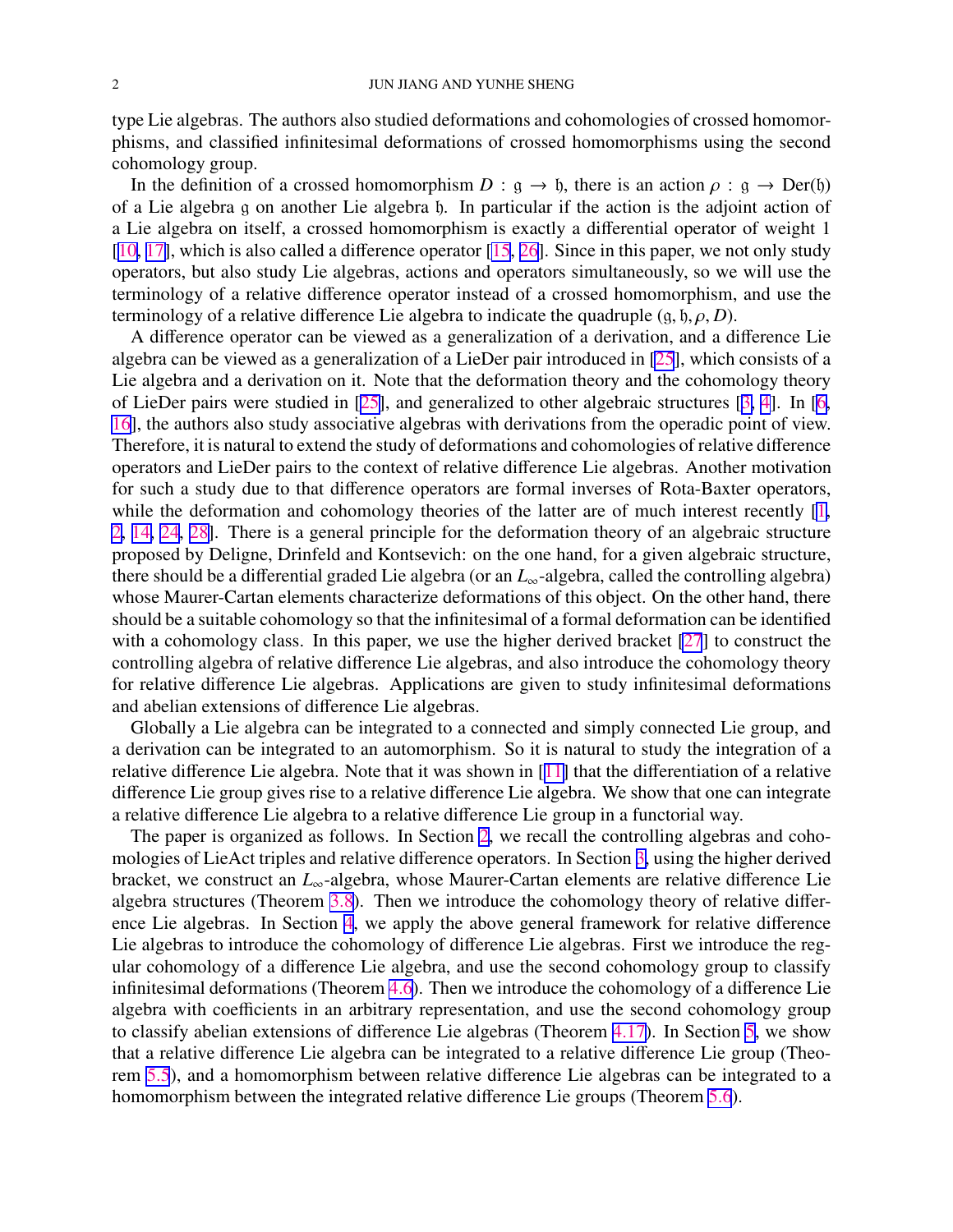# <span id="page-2-0"></span>2. The controlling algebras and cohomologies of LieAct triples and relative difference **OPERATORS**

Let *V* be a vector space. Define the graded vector space  $\bigoplus_{n=0}^{\infty}$ Hom( $\wedge^{n+1}V$ , *V*) with the degree of elements in Hom( $\wedge^n V$ , *V*) being *n* − 1. For  $f \in \text{Hom}(\wedge^m V, V)$ ,  $g \in \text{Hom}(\wedge^n V, V)$ , the Nijenhuis-Richardson bracket  $[\cdot, \cdot]_{NR}$  is defined by

$$
[f, g]_{\rm NR} := f \circ g - (-1)^{(m-1)(n-1)} g \circ f,
$$

with  $f \circ g \in \text{Hom}(\wedge^{m+n-1}V, V)$  being defined by

(1) 
$$
(f \circ g)(v_1, \cdots, v_{m+n-1}) := \sum_{\sigma \in S(n,m-1)} (-1)^{\sigma} f(g(v_{\sigma(1)}, \cdots, v_{\sigma(n)}), v_{\sigma(n+1)}, \cdots, v_{\sigma(m+n-1)}),
$$

where the sum is over  $(n, m - 1)$ -shuffles. Recall that a permutation  $\tau \in S_n$  is called an  $(i, n - i)$ shuffle if  $\tau(1) < \cdots < \tau(i)$  and  $\tau(i + 1) < \cdots < \tau(n)$ . Then  $(\bigoplus_{n=0}^{\infty} \text{Hom}(\wedge^{n+1}V, V), [\cdot, \cdot]_{NR})$  is a graded Lie algebra [\[20](#page-20-0), [21](#page-20-0)]. With this setup, a Lie algebra structure on *V* is precisely a degree 1 solution  $\omega \in \text{Hom}(\wedge^2 V, V)$  of the Maurer-Cartan equation

$$
[\omega,\omega]_{\rm NR}=0.
$$

2.1. The controlling algebra and cohomologies of LieAct triples. In this subsection, we recall the graded Lie algebra whose Maurer-Cartan elements are LieAct triples, which consists of Lie algebras g and h, and an action of the Lie algebra g on h. We also give the cohomologies of LieAct triples as byproducts.

Let g and b be vector spaces. The elements in g are denoted by  $x_i$  and the elements in b are denoted by  $u_j$ . For a multilinear map  $\kappa : \wedge^k g \otimes \wedge^l b \to g$ , we define  $\hat{\kappa} \in \text{Hom}(\wedge^{k+l}(g \oplus b), g \oplus b)$  by

$$
\hat{\kappa}(x_1+u_1,\cdots,x_{k+l}+u_{k+l})=\sum_{\tau\in S(k,l)}(-1)^{\tau}\Big(\kappa(x_{\tau(1)},\cdots,x_{\tau(k)},u_{\tau(k+1)},\cdots,u_{\tau(k+l)}),0\Big).
$$

Similarly, for  $\kappa$  :  $\wedge^k$  g  $\otimes \wedge^l$  h → h, we define  $\hat{\kappa} \in \text{Hom}(\wedge^{k+l} (g \oplus b), g \oplus b)$  by

$$
\hat{\kappa}(x_1+u_1,\cdots,x_{k+l}+u_{k+l})=\sum_{\tau\in S(k,l)}(-1)^{\tau}\big(0,\kappa(x_{\tau(1)},\cdots,x_{\tau(k)},u_{\tau(k+1)},\cdots,u_{\tau(k+l)})\big).
$$

The linear map  $\hat{\kappa}$  is called a lift of  $\kappa$ . Denote by  $g^{k,l} = \wedge^k g \otimes \wedge^l \mathfrak{h}$ . Then  $\wedge^n (g \oplus \mathfrak{h}) \cong \bigoplus_{k+l=n} g^{k,l}$  and  $Hom(\wedge^n(g \oplus \mathfrak{h}), g \oplus \mathfrak{h}) \cong (\oplus_{k+l=n}Hom(g^{k,l}, g)) \oplus (\oplus_{k+l=n}Hom(g^{k,l}, \mathfrak{h}))$ , where the isomorphism is the lift. Moreover, using this isomorphism, we have

Proposition 2.1. ([[1\]](#page-19-0)) *The graded vector space*

(2) 
$$
\mathcal{M} = \bigoplus_{k=0}^{+\infty} \left( \text{Hom}(\wedge^{k+1} \mathfrak{g}, \mathfrak{g}) \oplus (\bigoplus_{i+j=k+1} \text{Hom}(\wedge^i \mathfrak{g} \otimes \wedge^j \mathfrak{h}, \mathfrak{h})) \right)
$$

*is a graded Lie subalgebra of the graded Lie algebra*  $L = (\bigoplus_{k=0}^{+\infty} \text{Hom}(\wedge^{k+1}(\mathfrak{g} \oplus \mathfrak{h}), \mathfrak{g} \oplus \mathfrak{h}), [\cdot, \cdot]_{\text{NR}})$ .

Let  $(g, [\cdot, \cdot]_g)$  and  $(h, [\cdot, \cdot]_h)$  be Lie algebras. Denote by Der(g) and Der(h) the Lie algebras of derivations on g and h respectively. A Lie algebra homomorphism  $\rho$ : g  $\rightarrow$  Der(h) is called an action of g on h. Sometimes we denote  $[\cdot, \cdot]_q$  and  $[\cdot, \cdot]_q$  by  $\pi$  and  $\mu$  respectively in the sequel.

**Definition 2.2.** *Let*  $(g, [\cdot, \cdot]_g)$  *and*  $(h, [\cdot, \cdot]_h)$  *be Lie algebras and*  $\rho : g \to Der(h)$  *be an action of*  $(g, [\cdot, \cdot]_0)$  *on*  $(h, [\cdot, \cdot]_h)$ *. The triple*  $(g, h, \rho)$  *is called a* **LieAct triple**.

Theorem 2.3. ([\[1](#page-19-0)]) *Let* g *and* h *be vector spaces. Then Maurer-Cartan elements of the graded Lie algebra*  $(M, [\cdot, \cdot]_{NR})$  *are LieAct triple structures.*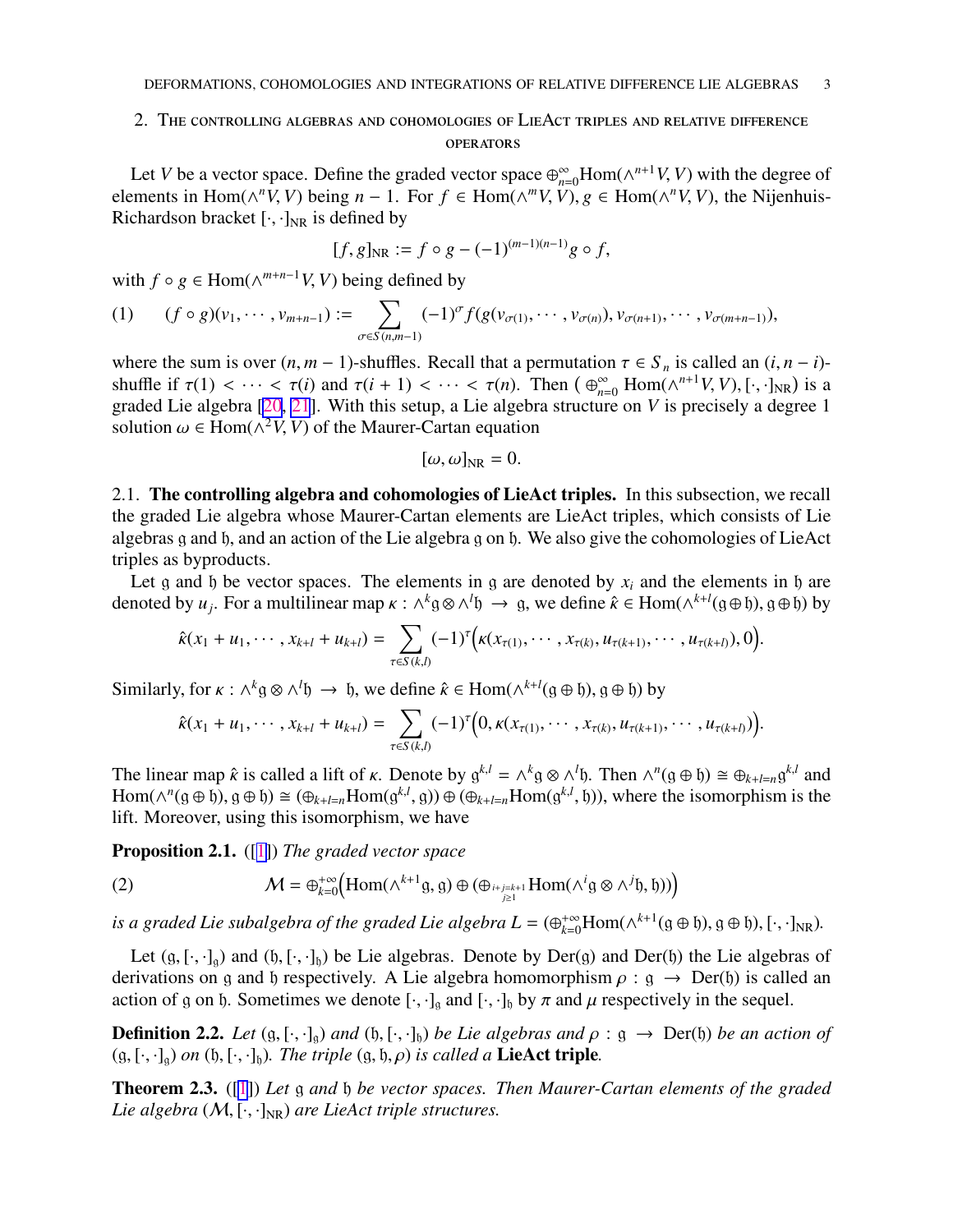<span id="page-3-0"></span>Let  $(g, \mathfrak{h}, \rho)$  be a LieAct triple. By Theorem [2.3](#page-2-0),  $\Pi = \pi + \rho + \mu$  is a Maurer-Cartan element of the graded Lie algebra (M, [·,·]<sub>NR</sub>), where the action  $\rho : g \to Der(f)$  is identified with an element in Hom( $g \otimes f$ ), By the graded Jacobi identity,  $d_{\Pi} = [\Pi, \cdot]_{NR}$  is a graded derivation of the graded Lie algebra (*M*, [·,·]<sub>NR</sub>) satisfying  $d_{\Pi}^2 = 0$ . Therefore we have

**Theorem 2.4.** *Let*  $(g, b, \rho)$  *be a LieAct triple. Then*  $(M, [\cdot, \cdot]_{NR}, d_{\Pi})$  *is a differential graded Lie algebra.*

Let  $(g, \mathfrak{h}, \rho)$  be a LieAct triple. For  $n \geq 1$ , we define the space of *n*-cochains  $C^n(g, \mathfrak{h}, \rho)$  to be

$$
C^{n}(\mathfrak{g}, \mathfrak{h}, \rho) = \text{Hom}(\wedge^{n} \mathfrak{g}, \mathfrak{g}) \oplus \left( \bigoplus_{i=1}^{n} \text{Hom}(\wedge^{n-i} \mathfrak{g} \otimes \wedge^{i} \mathfrak{h}, \mathfrak{h}) \right).
$$

Define the coboundary operator  $\mathfrak{D}: C^n(\mathfrak{g}, \mathfrak{h}, \rho) \to C^{n+1}(\mathfrak{g}, \mathfrak{h}, \rho)$  by

$$
\mathfrak{D}f = (-1)^{n-1} [\Pi, f]_{\operatorname{NR}}, \quad \forall f \in C^n(\mathfrak{g}, \mathfrak{h}, \rho).
$$

Since  $d_{\Pi}^2 = 0$ , it follows that  $\mathfrak{D} \circ \mathfrak{D} = 0$ . Thus we obtain a cochain complex  $(\bigoplus_{n=1}^{+\infty} C^n(g, \mathfrak{h}, \rho), \mathfrak{D})$ .

**Definition 2.5.** *The cohomology of the cochain complex*  $(\bigoplus_{n=1}^{+\infty} C^n(\mathfrak{g}, \mathfrak{h}, \rho), \mathfrak{D})$  *is defined to be the* cohomology of the LieAct triple (g, h, ρ)*. Denote the k-th cohomology group of the cochain complex*  $(\bigoplus_{n=1}^{+\infty} C^n(\mathfrak{g}, \mathfrak{h}, \rho), \mathfrak{D})$  *by*  $\mathcal{H}^k(\mathfrak{g}, \mathfrak{h}, \rho)$ *.* 

For  $f = (f_0, \dots, f_i, \dots, f_n) \in C^n(\mathfrak{g}, \mathfrak{h}, \rho)$ , where  $f_0 \in \text{Hom}(\wedge^n \mathfrak{g}, \mathfrak{g}), f_i \in \text{Hom}(\wedge^{n-i} \mathfrak{g} \otimes \wedge^i \mathfrak{h}, \mathfrak{h}), 1 \leq$ *i*  $\leq$  *n*. Write  $\mathfrak{D}f = ((\mathfrak{D}f)_0, \cdots, (\mathfrak{D}f)_{n+1})$ . By direct computation, we obtain

$$
(\mathfrak{D}f)_0 = (-1)^{n-1}([\Pi, f]_{NR})_0 = (-1)^{n-1}[\pi, f_0]_{NR},
$$
  
\n
$$
(\mathfrak{D}f)_1 = (-1)^{n-i}([\Pi, f]_{NR})_1 = (-1)^{n-1}([\pi + \rho, f_1]_{NR} + [\rho, f_0]_{NR}),
$$
  
\n
$$
(\mathfrak{D}f)_i = (-1)^{n-1}([\Pi, f]_{NR})_i = (-1)^{n-1}([\pi + \rho, f_i]_{NR} + [\mu, f_{i-1}]_{NR}), \quad 2 \le i \le n - 1,
$$
  
\n
$$
(\mathfrak{D}f)_n = (-1)^{n-1}([\Pi, f]_{NR})_n = (-1)^{n-1}([\rho, f_n]_{NR} + [\mu, f_{n-1}]_{NR}),
$$
  
\n
$$
(\mathfrak{D}f)_{n+1} = (-1)^{n-1}([\Pi, f]_{NR})_{n+1} = (-1)^{n-1}([\mu, f_n]_{NR}).
$$

In particular, we have

$$
(\mathfrak{D}f)_0 = (-1)^{n-1} [\pi, f_0]_{\rm NR} = d_{\rm ad}^{\rm CE} f_0,
$$

where  $d_{ad}^{CE}$ : Hom( $\wedge^n g$ , g)  $\rightarrow$  Hom( $\wedge^{n+1} g$ , g) is the Chevalley-Eilenberg coboundary operator of the Lie algebra g with coefficients in the adjoint representation ad.

2.2. The controlling algebra and cohomologies of relative difference operators. In this subsection, we recall the differential graded Lie algebra whose Maurer-Cartan elements are relative difference operators, and the cohomologies of relative difference operators.

**Definition 2.6.** Let  $(g, \mathfrak{h}, \rho)$  be a LieAct triple. A linear map D :  $g \rightarrow \mathfrak{h}$  is called a **relative** difference operator *with respect to the action* ρ *if*

(3) 
$$
D([x, y]_g) = \rho(x)D(y) - \rho(y)D(x) + [D(x), D(y)]_g, \quad \forall x, y \in g.
$$

*A* relative difference Lie algebra, *denoted by*  $(g, \mathfrak{h}, \rho, D)$ *, consists of a LieAct triple*  $(g, \mathfrak{h}, \rho)$ *and a relative di*ff*erence operator D.*

*A relative di*ff*erence operator from* g *to* g *with respect to the adjoint action is called a* difference operator*. A Lie algebra* g *equipped with a di*ff*erence operator D is called a* difference Lie algebra*, and denoted by* (g, *D*)*.*

Remark 2.7. (i) *If the action* ρ *of* g *on* h *is zero, then a relative di*ff*erence operator from* g *to* h *is a Lie algebra homomorphism.*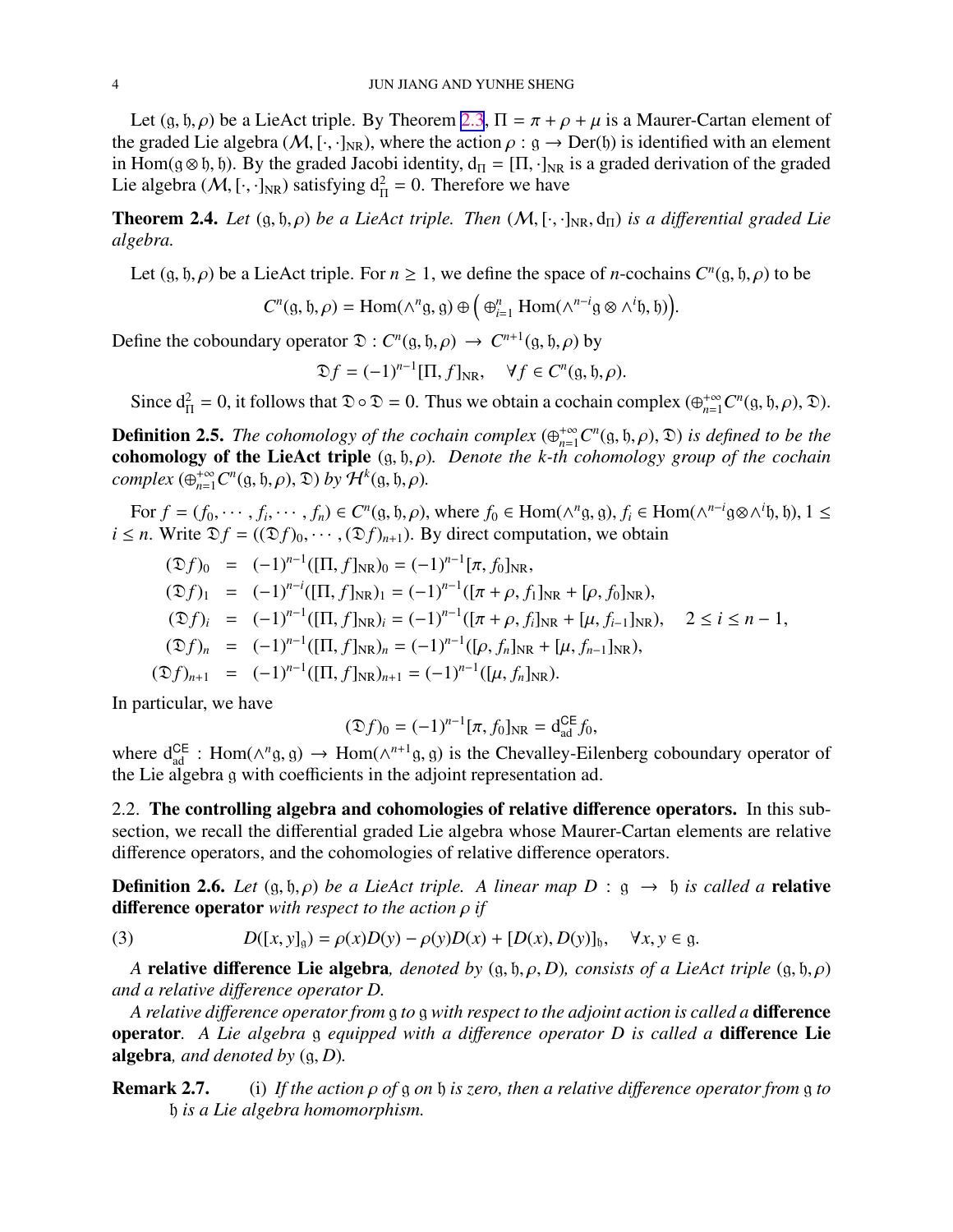<span id="page-4-0"></span>(ii) *If* h *is commutative, then a relative di*ff*erence operator from* g *to* h *is simply a derivation from* g *to* h *with respect to the representation* ρ*.*

Remark 2.8. *We clarify alternative terminologies of relative di*ff*erence operators. A relative di*ff*erence operator is also called a crossed homomorphism, which was introduced in* [\[18](#page-20-0)] *and further studied in* [[19,](#page-20-0) [22](#page-20-0)] *recently. When the action is the adjoint action, a di*ff*erence operator is also called a di*ff*erential operator of weight* 1*. See* [[10,](#page-20-0) [13](#page-20-0), [17](#page-20-0)] *for more details.*

The graphs of maps can be used to characterize relative difference operators on Lie algebras.

**Proposition 2.9.** ([[22\]](#page-20-0)) *Let* (g, b,  $\rho$ ) *be a LieAct triple. Then a linear map D* : g  $\rightarrow$  b *is a relative difference operator if and only if the graph*  $G(D) = \{(x, D(x)) | x \in \mathfrak{g} \}$  *of D* is a Lie subalgebra of *the semi-direct product Lie algebra*  $g \ltimes_{\rho} g$ , where the Lie bracket  $[\cdot, \cdot]_{\ltimes}$  is given by

$$
[x + u, y + v]_{\ltimes} = [x, y]_g + \rho(x)v - \rho(y)u + [u, v]_h, \quad \forall x, y \in g, u, v \in h.
$$

**Definition 2.10.** Let  $(g, b, \rho, D)$  and  $(g', b', \rho', D')$  be two relative difference Lie algebras. A homo*morphism from* (g, b,  $\rho$ , D) to (g', b',  $\rho'$ , D') consists of a Lie algebra homomorphism  $\psi_{\rm g}$  : g  $\rightarrow$  g' and a Lie algebra homomorphism  $\psi_{\mathfrak{h}} : \mathfrak{h} \to \mathfrak{h}'$  such that

$$
(4) \t\t D' \circ \psi_{\mathfrak{g}} = \psi_{\mathfrak{h}} \circ D,
$$

(5) 
$$
\psi_{\mathfrak{h}} \rho(x)(u) = \rho'(\psi_{\mathfrak{g}}(x))(\psi_{\mathfrak{h}}(u)), \quad \forall x \in \mathfrak{g}, u \in \mathfrak{h}.
$$

In fact, (5) is equivalent to that  $(\psi_{g}, \psi_{b})$  is a homomorphism from the Lie algebra g  $\kappa_{\rho}$  h to  $g \ltimes_{\rho'} b'$ .

In [[22\]](#page-20-0), the authors gave the Maurer-Cartan characterization of relative difference operators. Let  $(g, \mathfrak{h}, \rho)$  be a LieAct triple. Consider the graded vector space

$$
C^*(g, \mathfrak{h}) := \bigoplus_{k \geq 1} \text{Hom}(\wedge^k g, \mathfrak{h}).
$$

Define a linear map  $d_{\pi+\rho}$ : Hom( $\wedge^m$ g, b)  $\rightarrow$  Hom( $\wedge^{m+1}$ g, b) by  $d_{\pi+\rho} f = [\pi + \rho, f]_{NR}$  for all  $f \in$ Hom( $\wedge^m$ g, h). Define a skew-symmetric bracket operation  $\llbracket \cdot, \cdot \rrbracket$  : Hom( $\wedge^m$ g, h)×Hom( $\wedge^n$ g, h)  $\longrightarrow$ Hom( $\wedge^{m+n}$ g,  $\mathfrak{h}$ ) by

$$
\begin{aligned}\n& \left[ f_1, f_2 \right] \left( x_1, \cdots, x_{m+n} \right) \\
&= (-1)^{(m-1)} [\mu, [f_1, f_2]_{\text{NR}}]_{\text{NR}} (x_1, \cdots, x_{m+n}) \\
&= (-1)^{mn+1} \sum_{\sigma \in S(m,n)} (-1)^{\sigma} [f_1(x_{\sigma(1)}, \cdots, x_{\sigma(m)}), f_2(x_{\sigma(m+1)}, \cdots, x_{\sigma(m+n)})]_{\text{b}}\n\end{aligned}
$$

for all  $f_1 \in \text{Hom}(\wedge^m \mathfrak{g}, \mathfrak{h})$  and  $f_2 \in \text{Hom}(\wedge^n \mathfrak{g}, \mathfrak{h})$ .

**Proposition 2.11.** ([[22\]](#page-20-0)) With the above notations,  $(C^*(g, \mathfrak{h}), \llbracket \cdot, \cdot \rrbracket, d_{\pi+\rho})$  is a differential graded *Lie algebra. Its Maurer-Cartan elements are precisely relative di*ff*erence operators from* g *to* h *with respect to the action* ρ*.*

Recall the cohomologies of relative difference operators as following. Let  $D : g \to \mathfrak{h}$  be a relative difference operator with respect to the action  $\rho$ . Define  $\rho_D : \mathfrak{g} \to \mathfrak{gl}(\mathfrak{h})$  by

(7) 
$$
\rho_D(x)u = \rho(x)u + [D(x), u]_{{\mathfrak h}}, \quad \forall x \in {\mathfrak g}, u \in {\mathfrak h}.
$$

It was shown in [[18,](#page-20-0) Proposition 3.1] that  $\rho_D$  is a representation of the Lie algebra g on h. Denote by  $C^n(D) = \text{Hom}(\wedge^n g, \mathfrak{h}).$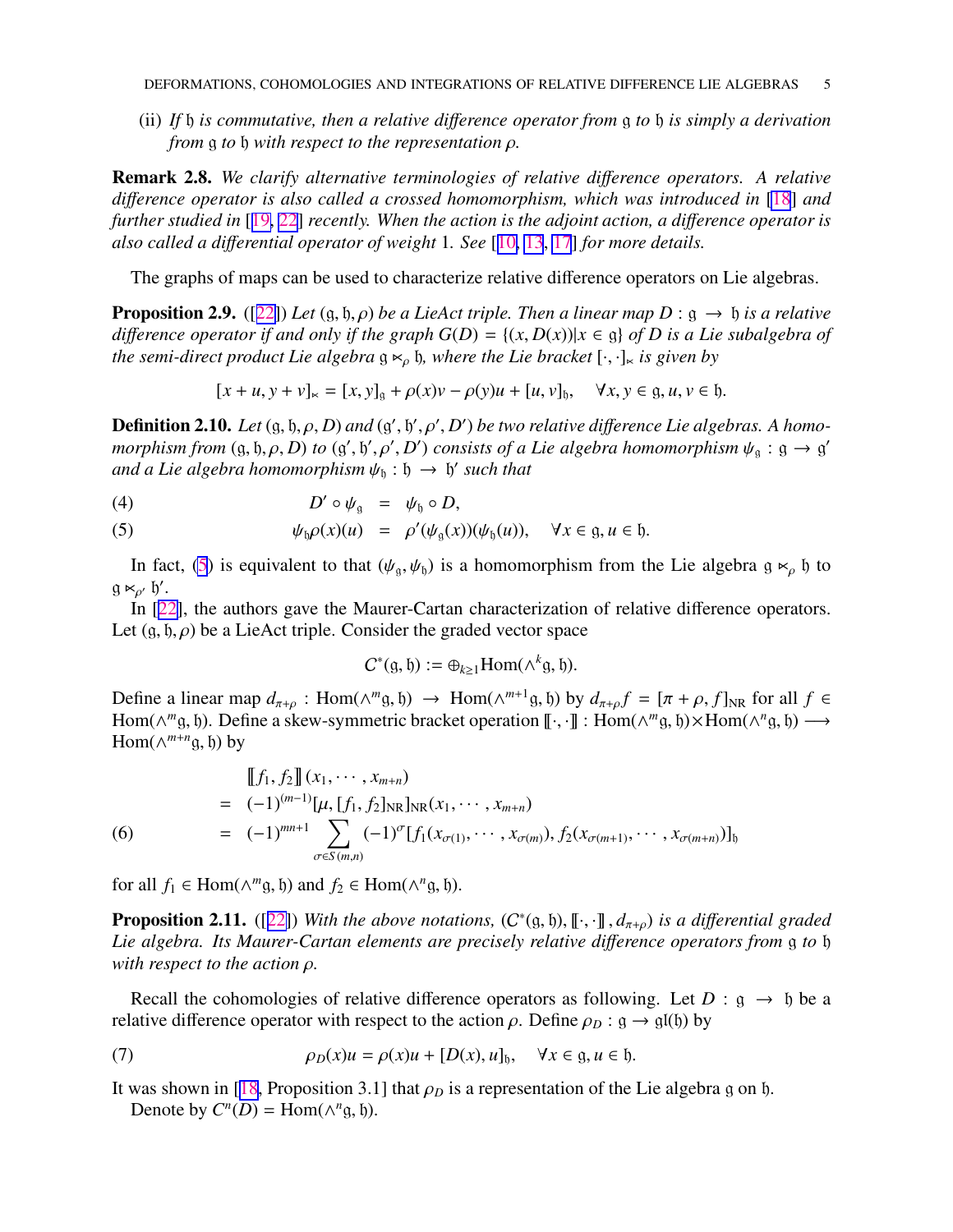<span id="page-5-0"></span>**Definition 2.12.** ([[22\]](#page-20-0)) The cohomology of the cochain complex  $(\bigoplus_{n=1}^{+\infty} C^n(D), d_{\rho_D}^{\sf CE})$ ρ*D* ) *is called the* cohomology of the relative difference operator *D, where*  $d_{op}^{CE}$  ${}_{\rho_D}^{CE}$  : Hom( $\wedge^k$ g,  $\phi$ )  $\rightarrow$  Hom( $\wedge^{k+1}$ g,  $\phi$ ) *is the Chevalley-Eilenberg coboundary operator of the Lie algebra*  $(g, [\cdot, \cdot]_g)$  *with coefficients in the representation*  $(h, \rho_D)$ *. Denote its n-th cohomology group by*  $\mathcal{H}^n(D)$ *.* 

Define a linear map  $d_D$ : Hom( $\wedge^k$ g,  $\uparrow$ )  $\rightarrow$  Hom( $\wedge^{k+1}$ g,  $\uparrow$ )) by  $d_D = d_{\pi+\rho} + [D, \cdot]$ . Then there is the following relationship.

**Proposition 2.13.** ([[22\]](#page-20-0)) *Let*  $D: \mathfrak{g} \longrightarrow \mathfrak{h}$  *be a relative difference operator. Then we have* 

$$
d_{\rho_D}^{CE} f = (-1)^{k-1} d_D f = (-1)^{k-1} ([\pi + \rho, f]_{NR} + [\mu, [D, f]_{NR}]_{NR}), \quad \forall f \in \text{Hom}(\wedge^k g, \mathfrak{h}).
$$

3. Deformations and cohomologies of relative difference Lie algebras

In this section, we study deformations and cohomologies of relative difference Lie algebras. First we recall the higher derived brackets, which will be used to construct the *L*∞-algebra that control deformations of relative difference Lie algebras.

3.1.  $L_{\infty}$ -algebras and the higher derived brackets. Let  $V = \bigoplus_{k \in \mathbb{Z}} V^k$  be a Z-graded vector space. The desuspension operator  $s^{-1}$  changes the grading of *V* according to the rule  $(s^{-1}V)^i := V^{i+1}$ . The degree  $-1$  map  $s^{-1}: V \to s^{-1}V$  is defined by sending  $v \in V$  to its copy  $s^{-1}v \in s^{-1}V$ .

Definition 3.1. *An L*∞-algebra *is a* Z*-graded vector space* g = ⊕*k*∈<sup>Z</sup>g *k equipped with a collection*  $(k ≥ 1)$  *of linear maps*  $l_k : ⊗^k$ g  $→$  g *of degree* 1 *with the property that, for any homogeneous elements*  $x_1, \dots, x_n \in \mathfrak{g}$ *, we have* 

(i) (graded symmetry) *for every*  $\sigma \in S_n$ ,

$$
l_n(x_{\sigma(1)},\cdots,x_{\sigma(n)})=\varepsilon(\sigma)l_n(x_1,\cdots,x_n),
$$

(ii) (generalized Jacobi identity) *for all*  $n \geq 1$ ,

$$
\sum_{i=1}^n\sum_{\sigma\in S(i,n-i)}\varepsilon(\sigma)l_{n-i+1}(l_i(x_{\sigma(1)},\cdots,x_{\sigma(i)}),x_{\sigma(i+1)},\cdots,x_{\sigma(n)})=0,
$$

*where*  $\varepsilon(\sigma) = \varepsilon(\sigma; v_1, \dots, v_n)$  *is the Koszul sign for a permutation*  $\sigma \in S_n$  *and*  $v_1, \dots, v_n \in V$ .

**Definition 3.2.** A Maurer-Cartan element of an  $L_{\infty}$ -algebra  $(g, \{l_k\}_{k=1}^{+\infty})$  $\binom{+\infty}{k=1}$  *is an element*  $\alpha \in \mathfrak{g}^0$ *satisfying the Maurer-Cartan equation*

(8) 
$$
\sum_{k=1}^{+\infty} \frac{1}{k!} l_k(\alpha, \cdots, \alpha) = 0.
$$

Remark 3.3. *In general, the Maurer-Cartan equation* (8) *makes sense when the L*∞*-algebra is a filtered L*∞*-algebra* [\[5](#page-19-0)]*. In the following, the L*∞*-algebra under consideration satisfies l<sup>k</sup>* = 0 *for k su*ffi*ciently big, so the Maurer-Cartan equation makes sense.*

Let  $\alpha$  be a Maurer-Cartan element. Define  $l_k^{\alpha}$  $\frac{a}{k}$  :  $\otimes^k$ g  $\rightarrow$  g ( $k \ge 1$ ) by

(9) 
$$
l_k^{\alpha}(x_1,\dots,x_k)=\sum_{n=0}^{+\infty}\frac{1}{n!}l_{k+n}(\underbrace{\alpha,\dots,\alpha}_{n},x_1,\dots,x_k).
$$

**Theorem 3.4.** ([\[9](#page-20-0)]) (g,  $\{l_k^{\alpha}\}$  $\binom{\alpha}{k}$ <sup>+∞</sup><br> $k=1$ *k*=1 ) *is an L*∞*-algebra, called the twisted L*∞*-algebra.*

Now we recall the V-data, which is a very powerful tool to construct explicit *L*∞-algebras.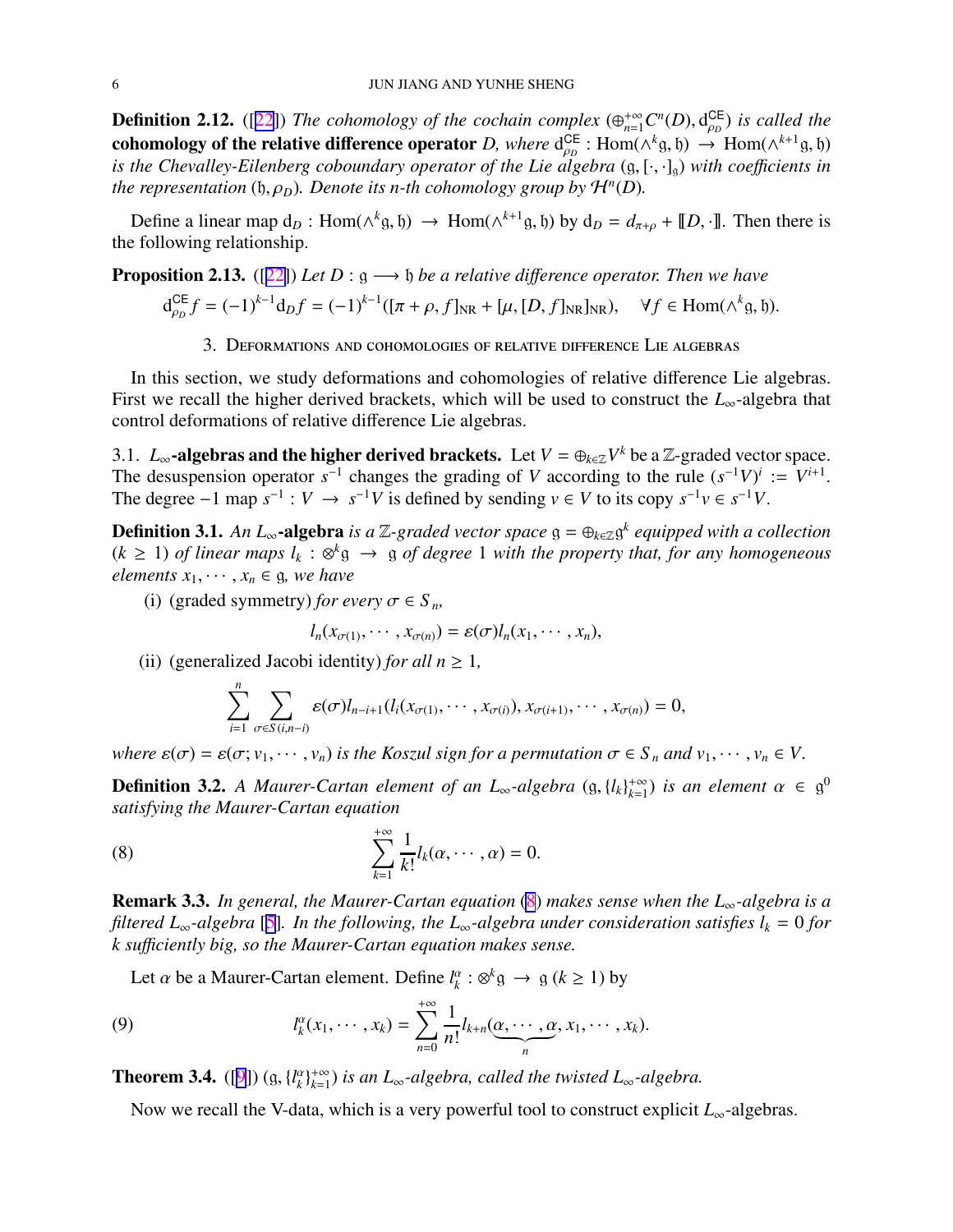<span id="page-6-0"></span>**Definition 3.5.** *A V-data consists of a quadruple*  $(L, F, P, \Delta)$ *, where* 

- (*L*, [·, ·]) *is a graded Lie algebra,*
- *F* is an abelian graded Lie subalgebra of  $(L, [\cdot, \cdot])$ ,
- $P: L \rightarrow L$  *is a projection, that is*  $P \circ P = P$ *, whose image is* F *and kernel is a graded Lie subalgebra of*  $(L, [\cdot, \cdot])$ *,*
- $\Delta$  *is an element in*  $\ker(P)^{1}$  *such that*  $[\Delta, \Delta] = 0$ *.*

**Theorem 3.6.** ([[27,](#page-20-0) [8\]](#page-20-0)) *Let* (*L, F, P,*  $\Delta$ *) be a V-data. Then the graded vector space*  $s^{-1}L ⊕ F$  *is an L*∞*-algebra where nontrivial products, called the higher derived brackets, are given by*

$$
l_1(s^{-1}f, \theta) = (-s^{-1}[\Delta, f], P(f + [\Delta, \theta])),
$$
  
\n
$$
l_2(s^{-1}f, s^{-1}g) = (-1)^f s^{-1}[f, g],
$$
  
\n
$$
l_k(s^{-1}f, \theta_1, \dots, \theta_{k-1}) = P[\dots[[f, \theta_1], \theta_2] \dots, \theta_{k-1}], \quad k \ge 2,
$$
  
\n
$$
l_k(\theta_1, \dots, \theta_{k-1}, \theta_k) = P[\dots[[\Delta, \theta_1], \theta_2] \dots, \theta_k], \quad k \ge 2.
$$

*Here*  $\theta$ ,  $\theta$ <sub>1</sub>,  $\cdots$ ,  $\theta$ <sub>k</sub> are homogeneous elements of F and f, g are homogeneous elements of L.

*Moreover, if* L' is a graded Lie subalgebra of L that satisfies  $[\Delta, L'] \subset L'$ , then  $s^{-1}L' \oplus F$  is an  $L_{\infty}$ -subalgebra of the above  $L_{\infty}$ -algebra ( $s^{-1}L \oplus F, \{l_k\}_{k=1}^{+\infty}$  $_{k=1}^{+\infty}$ ).

3.2. Deformations of relative difference Lie algebras. In this subsection, first we use the higher derived brackets to construct an *L*∞-algebra whose Maurer-Cartan elements are relative difference Lie algebras. Then using Getzler's twisting method, we obtain the *L*∞-algebra controlling deformations of relative difference Lie algebras.

**Proposition 3.7.** *Let* g *and* b *be vector spaces. We have a V-data* (*L*, *F*, *P*,  $\Delta$ ) *as follows:* 

- *the graded Lie algebra*  $(L, [\cdot, \cdot])$  *is given by*  $(\bigoplus_{n=0}^{+\infty} \text{Hom}(\wedge^{n+1}(\mathfrak{g} \oplus \mathfrak{h}), \mathfrak{g} \oplus \mathfrak{h}), [\cdot, \cdot]_{NR})$ ;
- *the abelian graded Lie subalgebra F is given by*  $\bigoplus_{n=0}^{+\infty}$  Hom( $\wedge^{n+1}$ g, b);
- $P: L \to L$  *is the projection onto the subspace*  $F$ *;*
- $\Delta = 0$ .

*Consequently, we obtain an*  $L_{\infty}$ -algebra  $(s^{-1}L \oplus F, \{l_k\}_{k=1}^{+\infty})$ *k*=1 )*, where l<sup>i</sup> are given by*

$$
l_1(s^{-1}f, \theta) = P(f),
$$
  
\n
$$
l_2(s^{-1}f, s^{-1}g) = (-1)^{|f|} s^{-1} [f, g]_{NR},
$$
  
\n
$$
l_k(s^{-1}f, \theta_1, \dots, \theta_{k-1}) = P[\dots[f, \theta_1]_{NR}, \dots, \theta_{k-1}]_{NR}, \quad k \ge 2,
$$

*for homogeneous elements*  $\theta$ , $\theta$ <sub>1</sub>,  $\dots$ , $\theta$ <sub>k−1</sub>  $\in$  *F*, *homogeneous elements*  $f$ ,  $g \in L$  *and all the other possible combinations vanish.*

*Proof.* It is obvious that ker(*P*) is a Lie subalgebra. Thus  $(s^{-1}L \oplus F, \{l_k\}_{k=1}^{+\infty})$ *k*=1 ) is an *L*∞-algebra by Theorem 3.6.  $\Box$ 

Now we are ready to give the controlling algebra of relative difference Lie algebras. Recall the graded vector space M given in Proposition [2.1](#page-2-0):

$$
\mathcal{M}=\oplus_{n=0}^{+\infty}\mathrm{Hom}(\wedge^{n+1}\mathfrak{g},\mathfrak{g})\oplus\big(\oplus_{i=1}^{n+1}\mathrm{Hom}(\wedge^{n+1-i}\mathfrak{g}\otimes\wedge^{i}\mathfrak{h},\mathfrak{h})\big).
$$

**Theorem 3.8.** Let g and b be vector spaces. Then  $(s^{-1}M \oplus F, \{l_k\}_{k=1}^{+\infty})$ *k*=1 ) *is an L*∞*-algebra, which is* a subalgebra of the  $L_{\infty}$ -algebra  $(s^{-1}L \oplus F, \{l_{k}\}_{k=1}^{+\infty})$  $_{k=1}^{+\infty}$ ).

*Moreover, for linear maps*  $\pi \in \text{Hom}(\wedge^2 \mathfrak{g}, \mathfrak{g}), \mu \in \text{Hom}(\wedge^2 \mathfrak{h}, \mathfrak{h}), \rho \in \text{Hom}(\mathfrak{g} \otimes \mathfrak{h}, \mathfrak{h})$  and  $D \in$ Hom(g, b),  $(s^{-1}(\pi + \mu + \rho), D)$  *is a Maurer-Cartan element of the L*<sub>∞</sub>-algebra  $s^{-1}M \oplus F$  *if and only if*  $(\pi + \mu + \rho, D)$  *is a relative difference Lie algebra structure.*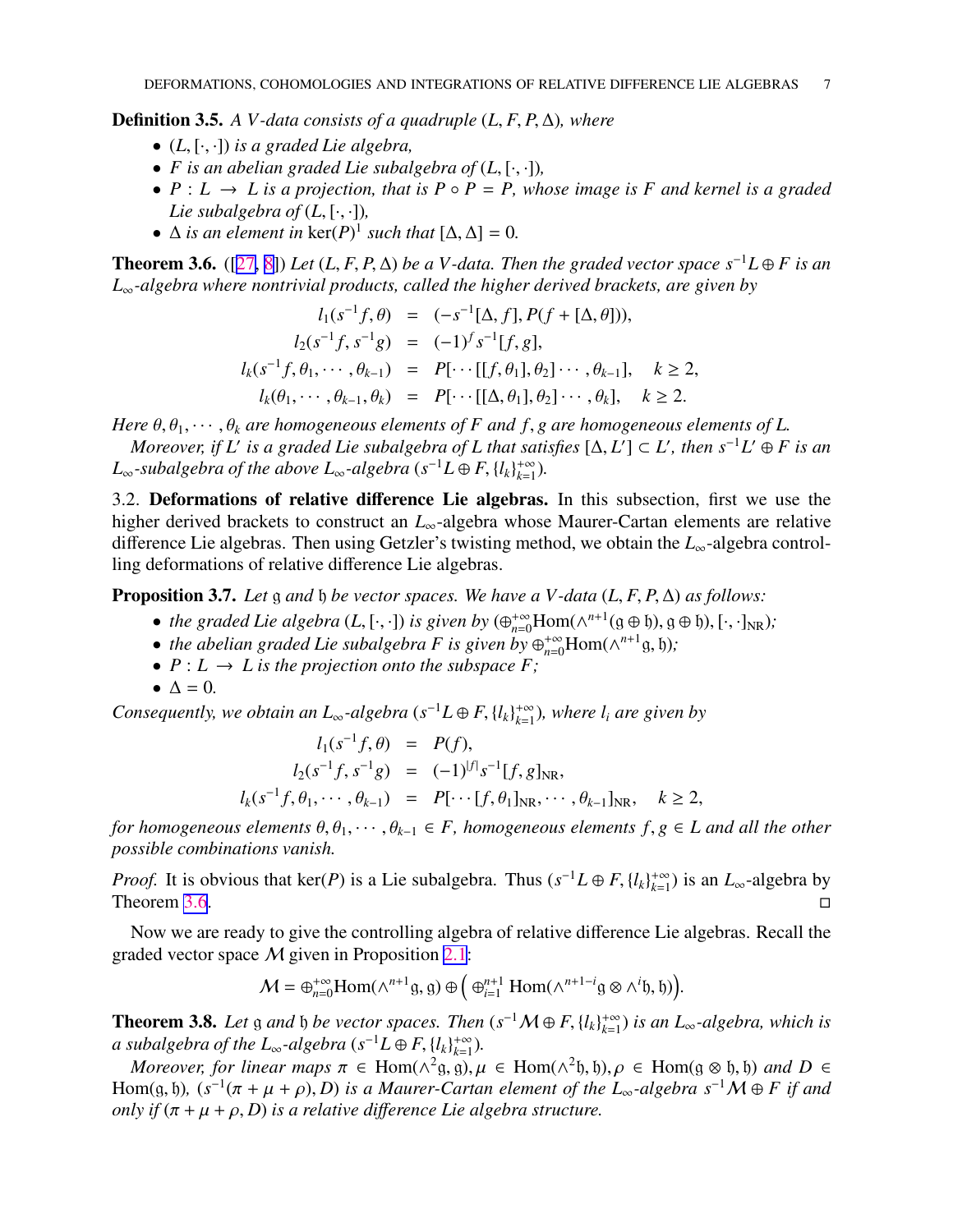*Proof.* By Proposition [2.1,](#page-2-0) M is a graded Lie subalgebra. Since  $\Delta = 0$ , it follows that  $[\Delta, M] = 0$ . Thus  $(s^{-1}M \oplus F, \{l_k\}_{k=1}^{+\infty})$ <sup>+∞</sup> $_{k=1}^{+\infty}$ ) is an  $L_{\infty}$ -algebra by Theorem [3.6.](#page-6-0)

It is straightforward to deduce that

 $[\pi + \rho + \mu, D]_{\text{NR}} \in \text{Hom}(\wedge^2 \mathfrak{g}, \mathfrak{h}) \oplus \text{Hom}(\mathfrak{g} \otimes \mathfrak{h}, \mathfrak{h}), \quad [[\pi + \rho + \mu, D]_{\text{NR}}, D]_{\text{NR}} \in \text{Hom}(\wedge^2 \mathfrak{g}, \mathfrak{h}),$ and

$$
[[[\pi + \rho + \mu, D]_{\text{NR}}, D]_{\text{NR}}, D]_{\text{NR}} = 0.
$$

By Proposition [3.7](#page-6-0), we have

$$
\sum_{k=1}^{+\infty} \frac{1}{k!} l_k((s^{-1}(\pi + \rho + \mu), D), \cdots, (s^{-1}(\pi + \rho + \mu), D))
$$
\n
$$
= \frac{1}{2} l_2(s^{-1}(\pi + \rho + \mu), s^{-1}(\pi + \rho + \mu)) + l_2(s^{-1}(\pi + \rho + \mu), D) + \frac{1}{2} l_3(s^{-1}(\pi + \rho + \mu), D, D)
$$
\n
$$
= (\frac{1}{2} s^{-1}[\pi + \rho + \mu, \pi + \rho + \mu]_{NR}, P([\pi + \rho + \mu, D]_{NR}) + \frac{1}{2} [[\pi + \rho + \mu, D]_{NR}, D]_{NR}).
$$

Thus,  $(s^{-1}(\pi + \mu + \rho), D)$  is a Maurer-Cartan element if and only if

(10) 
$$
[\pi + \rho + \mu, \pi + \rho + \mu]_{NR} = 0,
$$

(11) 
$$
P([\pi + \rho + \mu, D]_{NR}) + \frac{1}{2} [[\pi + \rho + \mu, D]_{NR}, D]_{NR} = 0.
$$

By Theorem [2.3](#page-2-0), (10) is equivalent to that  $\pi + \rho + \mu$  is a LieAct triple structure. Moreover, we have

$$
0 = P([\pi + \rho + \mu, D]_{NR})(x_1, x_2) + \frac{1}{2} [[\pi + \rho + \mu, D]_{NR}, D]_{NR}(x_1, x_2)
$$
  
=  $[\pi + \rho, D]_{NR}(x_1, x_2) + \frac{1}{2} [[\mu, D]_{NR}, D]_{NR}(x_1, x_2)$   
=  $-\rho(x_2)D(x_1) + \rho(x_1)D(x_2) - D(\pi(x_1, x_2)) + \mu(D(x_1), D(x_2)).$ 

Thus, (11) is equivalent to that *D* is a difference operator. Therefore,  $(s^{-1}(\pi + \mu + \rho), D)$  is a Maurer-Cartan element of the  $L_{\infty}$ -algebra  $s^{-1}M \oplus F$  if and only if  $(\pi + \mu + \rho, D)$  is a relative difference Lie algebra structure.

By Theorem [3.4](#page-5-0), we obtain the *L*∞-algebra that controls deformations of relative difference Lie algebras.

**Theorem 3.9.** Let  $(g, b, \rho, D)$  be a relative difference Lie algebra. Then  $(s^{-1}M \oplus F, \{l_k^{(s^{-1}\Pi,D)}\}$  $\binom{s^{-1}\Pi, D}{k}$  + ∞<br>  $\binom{k}{k}$  $_{k=1}^{+\infty}$ *is an L*<sub>∞</sub>-algebra, where  $\Pi = \pi + \rho + \mu$ . Moreover, let  $\pi' \in Hom(\wedge^2 \mathfrak{g}, \mathfrak{g}), \mu' \in Hom(\wedge^2 \mathfrak{h}, \mathfrak{h}), \rho' \in$ Hom(g $\otimes$ b, b) *and D'*  $\in$  Hom(g, b) *be linear maps. Then*  $\pi + \pi'$  *and*  $\mu + \mu'$  *are Lie algebra structures on* g and b *respectively,*  $\rho + \rho'$  is an action of the Lie algebra  $(g, \pi + \pi')$  on the Lie algebra  $(h, \mu + \mu')$ , and  $D + D'$  is a relative difference operator if and only if  $(s^{-1}(\pi' + \mu' + \rho'), D')$  is a Maurer-Cartan  $e$ *lement of the L*∞-algebra ( $s^{-1}M \oplus F$ , { $l_k^{(s^{-1}\Pi,D)}$  ${k^{(s^{-1}\Pi,D)}\}_{k=1}^{+\infty}$ *k*=1 )*.*

*Proof.* The first conclusion follows from Theorem [3.4](#page-5-0) directly.

By Theorem [3.8,](#page-6-0) the quadruple  $(\pi + \pi', \mu + \mu', \rho + \rho', D + D')$  is still a relative difference Lie algebra structure if and only if

$$
\sum_{k=1}^{+\infty} \frac{1}{k!} l_k((s^{-1}(\pi + \pi' + \rho + \rho' + \mu + \mu'), D + D'), \cdots, (s^{-1}(\pi + \pi' + \rho + \rho' + \mu + \mu'), D + D')) = 0,
$$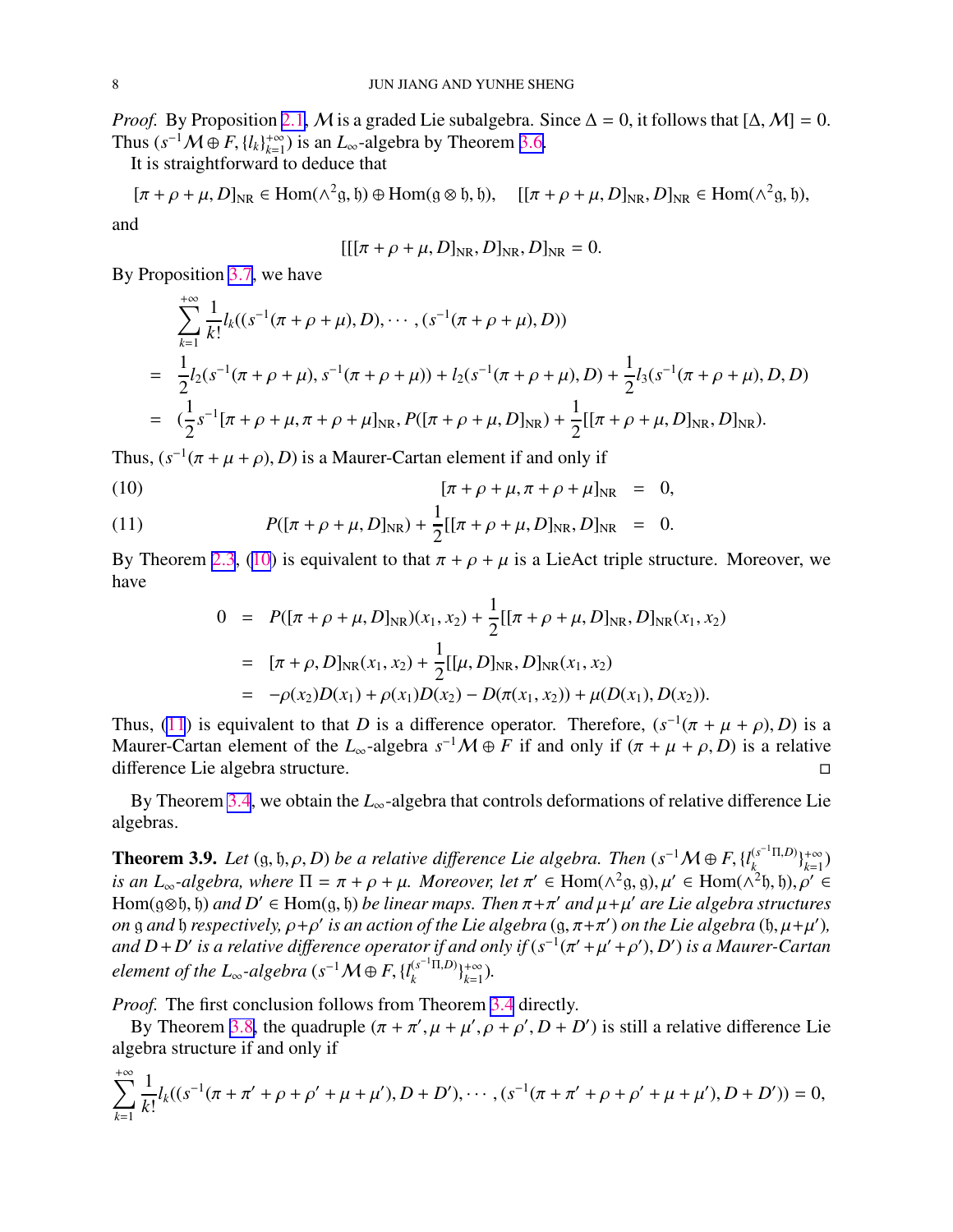<span id="page-8-0"></span>which is equivalent to

$$
\sum_{k=1}^{+\infty} \frac{1}{k!} l_k^{(s^{-1}\Pi,D)}((s^{-1}(\pi' + \rho' + \mu'), D'), \cdots, (s^{-1}(\pi' + \rho' + \mu'), D')) = 0,
$$

i.e.  $(s^{-1}(\pi' + \mu' + \rho'), D')$  is a Maurer-Cartan element of the  $L_{\infty}$ -algebra  $(s^{-1}M \oplus F, \{l_k^{(s^{-1}\Pi, D)}\}$  ${k^{(s^{-1}\Pi,D)}\}_{k=1}^{+\infty}$  $_{k=1}^{+\infty}$ ).  $\Box$ 

3.3. Cohomologies of relative difference Lie algebras. Let  $(q, \mathfrak{h}, \rho, D)$  be a relative difference Lie algebra. Define the space of 1-cochains  $C^1(\mathfrak{g}, \mathfrak{h}, \rho, D)$  to be  $Hom(\mathfrak{g}, \mathfrak{g}) \oplus Hom(\mathfrak{h}, \mathfrak{h})$ . For  $n \ge 2$ , define the space of *n*-cochains  $C^n$ (g, h,  $\rho$ , *D*) by

(12) 
$$
C^{n}(\mathfrak{g}, \mathfrak{h}, \rho, D) = \left(\mathrm{Hom}(\wedge^{n} \mathfrak{g}, \mathfrak{g}) \oplus (\oplus_{i=1}^{n} \mathrm{Hom}(\wedge^{n-i} \mathfrak{g} \otimes \wedge^{i} \mathfrak{h}, \mathfrak{h}))\right) \oplus \mathrm{Hom}(\wedge^{n-1} \mathfrak{g}, \mathfrak{h}).
$$

Define the coboundary operator  $\delta$  :  $C^n$ (g, b,  $\rho$ , *D*)  $\rightarrow C^{n+1}$ (g, b,  $\rho$ , *D*) by

(13) 
$$
\delta(f,\theta) = (-1)^{n-2} l_1^{(s^{-1}\Pi,D)}(s^{-1}f,\theta).
$$

where  $f \in \text{Hom}(\wedge^n g, g) \oplus (\bigoplus_{i=1}^n \text{Hom}(\wedge^{n-i} g \otimes \wedge^i b, b))$  and  $\theta \in \text{Hom}(\wedge^{n-1} g, b)$ .

**Theorem 3.10.**  $(\bigoplus_{n=1}^{+\infty} C^n(\mathfrak{g}, \mathfrak{h}, \rho, D), \delta)$  *is a cochain complex, i.e.*  $\delta \circ \delta = 0$ *.* 

*Proof.* Since  $(s^{-1}M \oplus F, \{l_k^{(s^{-1}\Pi, D)}\}$  ${k^{(s^{-1}\Pi,D)}\}_{k=1}^{+\infty}$  $\sum_{k=1}^{+\infty}$ ) is an *L*<sub>∞</sub>-algebra, we have  $l_1^{(s^{-1}\Pi,D)}$  $\int_1^{(s^{-1}\Pi,D)} \circ l_1^{(s^{-1}\Pi,D)} = 0$ , which implies that  $\delta \circ \delta = 0$ .

**Definition 3.11.** The cohomology of the cochain complex  $(\bigoplus_{n=1}^{+\infty} C^n({\mathfrak g},{\mathfrak h},\rho,D),\delta)$  is called the **co**homology of the relative difference Lie algebra  $(g, \mathfrak{h}, \rho, D)$ . We denote its *n*-th cohomology *group by*  $\mathcal{H}^n(\mathfrak{g}, \mathfrak{h}, \rho, D)$ *.* 

In the sequel we give the explicit formula of the coboundary operator  $\delta$ .

For  $n \geq 1$ ,  $f = (f_0, \dots, f_i, \dots, f_n) \in \text{Hom}(\wedge^n g, g) \oplus (\bigoplus_{i=1}^n \text{Hom}(\wedge^{n-i} g \otimes \wedge^i \mathfrak{h}, \mathfrak{h}))$  and  $\theta \in$ Hom( $\wedge^{n-1}$ g, h), by Proposition [2.13](#page-5-0), we have

$$
\delta(f, \theta) = (-1)^{n-2} \sum_{k=0}^{+\infty} l_{1+k}((s^{-1}\Pi, D), \cdots, (s^{-1}(\Pi), D), (s^{-1}f, \theta))
$$
  
\n
$$
= (-1)^{n-2} \sum_{k=0}^{+\infty} l_{1+k}((s^{-1}\Pi, D), (s^{-1}f, \theta))
$$
  
\n
$$
+ (-1)^{n-2} \sum_{k=2}^{+\infty} \frac{1}{k!} l_{1+k}((s^{-1}\Pi, D), \cdots, (s^{-1}(\Pi), D), (s^{-1}f, \theta))
$$
  
\n
$$
= (-1)^{n-2} (l_2(s^{-1}\Pi, s^{-1}f), l_2(s^{-1}\Pi, \theta) + l_2(s^{-1}f, D)) + (-1)^{n-2} l_3(s^{-1}\Pi, D, \theta)
$$
  
\n
$$
+ (-1)^{n-2} \sum_{k=2}^{+\infty} \frac{1}{k!} l_{1+k}(s^{-1}f, D, \cdots, D)
$$
  
\n
$$
= (-1)^{n-2} (-s^{-1}[\Pi, f]_{NR}, P([\Pi, \theta]_{NR} + [f, D]_{NR}) + P([\Pi, D]_{NR}, \theta]_{NR})
$$
  
\n
$$
+ \sum_{k=2}^{+\infty} \frac{1}{k!} P(\underbrace{\cdots [\Gamma, f, D]_{NR}, D]_{NR} \cdots D]_{NR}})
$$
  
\n
$$
= (-1)^{n-2} (-s^{-1}[\Pi, f]_{NR}, P([\Pi, \theta]_{NR} + [f, D]_{NR}) + P([\Pi, D]_{NR}, \theta]_{NR})
$$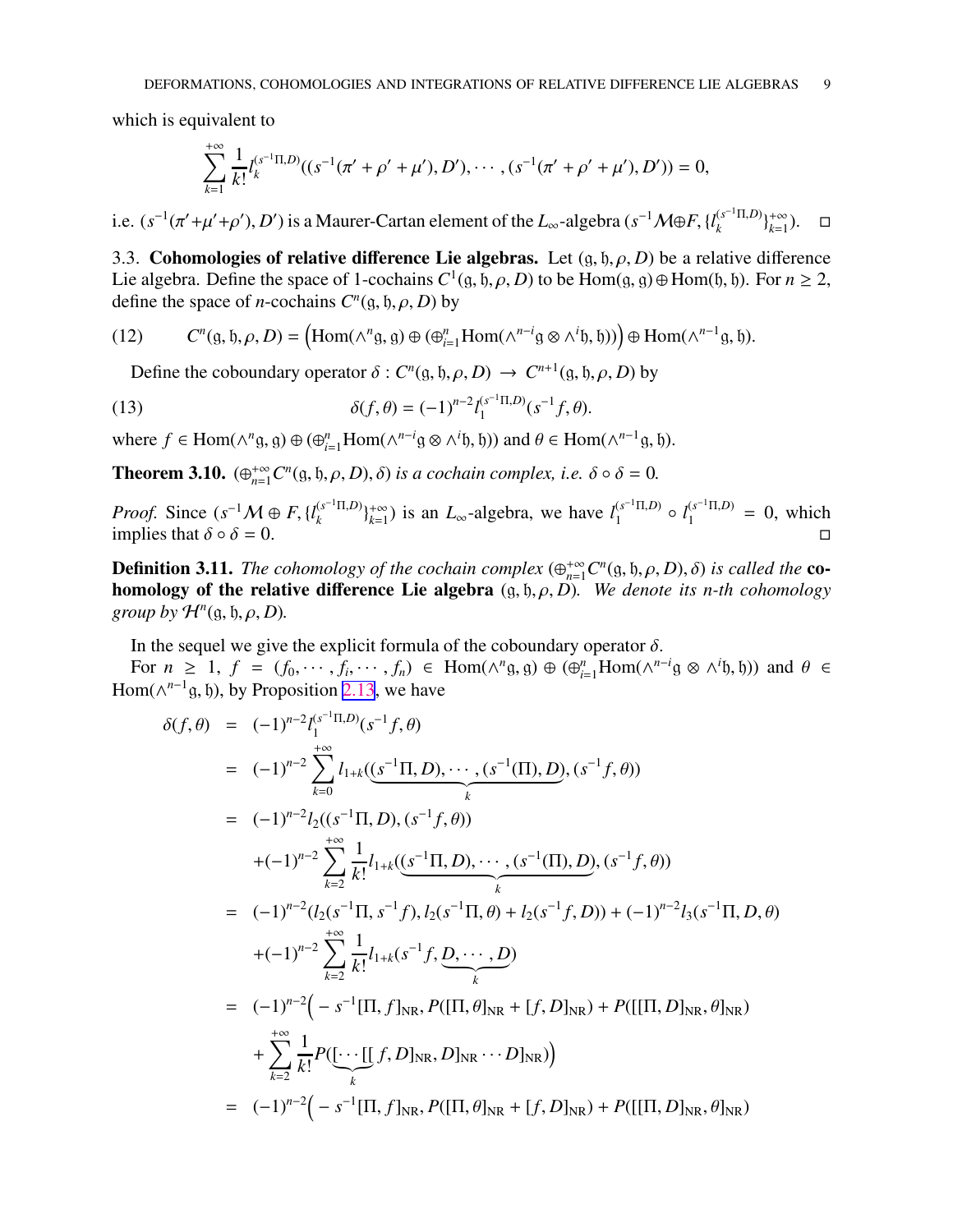<span id="page-9-0"></span>+ 
$$
\sum_{k=2}^{n} \frac{1}{k!} \underbrace{\left[\cdots\left[\left[f_k, D\right]_{NR}, D\right]_{NR} \cdots D\right]_{NR}}_{k}
$$
\n= 
$$
(-1)^{n-2} \Big(-s^{-1}[\Pi, f]_{NR}, [\pi + \rho, \theta]_{NR} + [[\mu, D]_{NR}, \theta]_{NR}
$$
\n+
$$
[f_0, D]_{NR} + [f_1, D]_{NR} + \sum_{k=2}^{n} \frac{1}{k!} \underbrace{\left[\cdots\left[\left[f_k, D\right]_{NR}, D\right]_{NR} \cdots D\right]_{NR}}_{k}
$$
\n= 
$$
(\mathfrak{D}f, d_{\rho_D}^{CE}(\theta) + T(f)),
$$

where  $T: \text{Hom}(\wedge^n g, g) \oplus (\bigoplus_{i=1}^n \text{Hom}(\wedge^{n-i} g \otimes \wedge^i \mathfrak{h}, \mathfrak{h}) \rightarrow \text{Hom}(\wedge^n g, \mathfrak{h})$  is defined by

$$
T(f) = (-1)^n \Big(-D \circ f_0 + \sum_{k=1}^n \frac{1}{k!} \underbrace{[\cdots[[} f_k, D]_{\text{NR}}, D]_{\text{NR}} \cdots D]_{\text{NR}}\Big).
$$

**Lemma 3.12.** With the above notions, for all  $f = (f_0, \dots, f_n) \in \text{Hom}(\wedge^n g, g) \oplus (\bigoplus_{i=1}^n \text{Hom}(\wedge^{n-i} g \otimes g_i) \otimes (g_i)$ ∧ *i* h, h))*, we have*

(14)  
\n
$$
T(f)(x_1, \dots, x_n)
$$
\n
$$
= (-1)^n \Big( \sum_{k=1}^n \sum_{\sigma \in S_{(k,n-k)}} \varepsilon(\sigma) f_k(x_1, \dots, \hat{x_i}, \dots, \hat{x_k}, \dots, x_n, D(x_{i_1}), \dots, D(x_{i_k})) -D(f_0(x_1, \dots, x_n)) \Big).
$$

*Proof.* It is well known that elements in  $\bigoplus_{n=1}^{+\infty} C^n(g \oplus \mathfrak{h}; g \oplus \mathfrak{h})$  correspond to coderivations of the coalgebra  $\bar{S}^c(s^{-1}(g \oplus b))$ . The coderivations corresponding to  $f_k$  and *D* will be denoted by  $\bar{f}_k$  and  $\bar{D}$  respectively. Then, by induction, we have

$$
\underbrace{[\cdots [[f_k, D]_{NR}, D]_{NR}, \cdots, D]_{NR}((x_1, v_1), \cdots, (x_n, v_n))}_{k}
$$
\n
$$
= \sum_{i=0}^{k} (-1)^i {k \choose i} (\underbrace{\bar{D} \circ \cdots \circ \bar{D}}_{i} \circ \overline{f}_k \circ \underbrace{\bar{D} \cdots \circ \bar{D}}_{k-i})((x_1, v_1), \cdots, (x_n, v_n))
$$
\n
$$
= (k! \sum_{\sigma \in S(k, n-k)} \varepsilon(\sigma) f_k(x_1, \cdots, \hat{x_{i_1}}, \cdots, \hat{x_{i_k}}, \cdots, x_n, D(x_{i_1}), \cdots, D(x_{i_k})), 0),
$$

for  $x_i \in \mathfrak{g}, v_i \in \mathfrak{h}$ . Thus we have

$$
T(f)(x_1, \dots, x_n)
$$
  
=  $(-1)^n \Big( \sum_{k=1}^n \sum_{\sigma \in S(k, n-k)} \varepsilon(\sigma) f_k(x_1, \dots, \hat{x_{i_1}}, \dots, \hat{x_{i_k}}, \dots, x_n, D(x_{i_1}), \dots, D(x_{i_k})) -D(f_0(x_1, \dots, x_n)) \Big),$ 

which finishes the proof.  $\Box$ 

Remark 3.13. *A relative di*ff*erence operator reduces to a Lie algebra homomorphism if the action is trivial. The cohomology for relative di*ff*erence Lie algebras given above reduces to the cohomology for Lie algebra homomorphisms given in* [[7\]](#page-20-0)*.*

At the end of this section, we give the relation between various cohomology groups.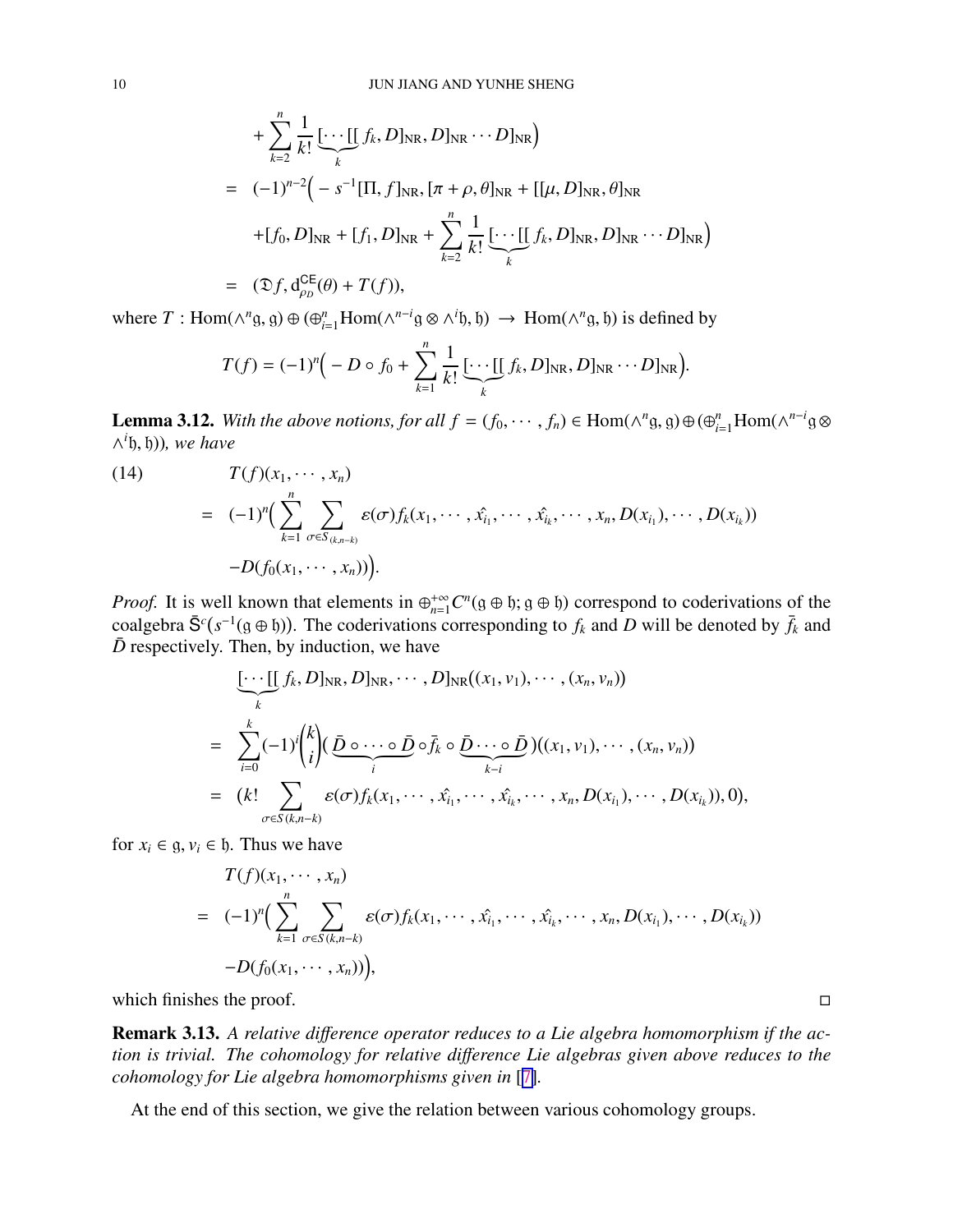<span id="page-10-0"></span>Theorem 3.14. *There is a short exact sequence of the cochain complexes:*

$$
0 \longrightarrow (\oplus_{n=1}^{+\infty} C^n(D), d_{\rho_D}^{CE}) \stackrel{\iota}{\longrightarrow} (\oplus_{n=1}^{+\infty} C^n(g, \mathfrak{h}, \rho, D), \delta) \stackrel{p}{\longrightarrow} (\oplus_{n=1}^{+\infty} C^n(g, \mathfrak{h}, \rho), \mathfrak{D}) \longrightarrow 0,
$$

*where*  $\iota(\theta) = (0, \theta)$  *and*  $p(f, \theta) = f$  *for all*  $f \in C^n(\mathfrak{g}, \mathfrak{h}, \rho)$  *and*  $\theta \in \text{Hom}(\wedge^{n-1} \mathfrak{g}, \mathfrak{h})$ *. Consequently, there is a long exact sequence of the cohomology groups:*

$$
\cdots \longrightarrow \mathcal{H}^n(D) \stackrel{\mathcal{H}^n(i)}{\longrightarrow} \mathcal{H}^n(g, \mathfrak{h}, \rho, D) \stackrel{\mathcal{H}^n(p)}{\longrightarrow} \mathcal{H}^n(g, \mathfrak{h}, \rho) \stackrel{c^n}{\longrightarrow} \mathcal{H}^{n+1}(D) \longrightarrow \cdots,
$$

*where the connecting map c<sup>n</sup> is defined by*  $c^n([a]) = [T(\alpha)]$ *, <i>for all*  $[\alpha] \in \mathcal{H}^n(\mathfrak{g}, \mathfrak{h}, \rho)$ .

*Proof.* By the explicit formula of the coboundary operator  $\delta$ , we have the short exact sequence of chain complexes which induces a long exact sequence of cohomology groups.

# 4. Cohomologies of difference Lie algebras and applications

In this section, we use the above general framework for relative difference Lie algebras to give the cohomology theory for difference Lie algebras. First we introduce the regular cohomology of a difference Lie algebra and classify infinitesimal deformations using the second cohomology group. Then we introduce the cohomology of a difference Lie algebra with coefficients in an arbitrary representation. As applications, we classify abelian extensions using the second cohomology group.

4.1. Regular cohomologies of difference Lie algebras and infinitesimal deformations. Let  $(g, D)$  be a difference Lie algebra. Define the space of 1-cochains  $C^1(g, D)$  to be Hom $(g, g)$ . For  $n \geq 2$ , define the space of *n*-cochains  $C^n(g, D)$  by

 $C^n$ (g, *D*) = Hom( $\wedge^n$ g, g) ⊕ Hom( $\wedge^{n-1}$ g, g).

Define the embedding  $i: C^n(g, D) \to C^n(g, g, ad, D)$  by

$$
i(f, \theta) = (\underbrace{f, \cdots, f}_{n+1}, \theta), \quad \forall f \in \text{Hom}(\wedge^n g, g), \theta \in \text{Hom}(\wedge^{n-1} g, g),
$$

where  $C^n(g, g, ad, D)$  is the space of *n*-cochains given by [\(12](#page-8-0)) for the relative difference Lie algebra (g, g, ad, D). Denote by Im<sup>n</sup>(i) = i( $C^n(g, D)$ ). Then it is straightforward to deduce that  $\check{(\bigoplus_{n=1}^{+\infty}]}$  $\lim_{n=1}^{+\infty}$  Im<sup>n</sup>(i),  $\delta$ ) is a subcomplex of the cochain complex ( $\bigoplus_{n=1}^{+\infty} C^n$ (g, g, ad, *D*),  $\delta$ ).

Define the projection  $p: Im^n(i) \rightarrow C^n(g, D)$  by

$$
\mathfrak{p}(\underbrace{f,\cdots,f}_{n+1},\theta)=(f,\theta),\quad \forall f\in \text{Hom}(\wedge^n\mathfrak{g},\mathfrak{g}),\theta\in \text{Hom}(\wedge^{n-1}\mathfrak{g},\mathfrak{g}).
$$

Then for  $n \ge 1$ , we define  $\bar{\delta}: C^n(\mathfrak{g}, D) \to C^{n+1}(\mathfrak{g}, D)$  by  $\bar{\delta} = \mathfrak{p} \circ \delta \circ \mathfrak{i}$ .

More precisely,

(15) 
$$
\bar{\delta}(f,\theta) = (\mathbf{d}_{\text{ad}}^{\text{CE}} f, \mathbf{d}_{\text{ad}_D}^{\text{CE}} \theta + T(f)),
$$

for all  $f \in \text{Hom}(\wedge^n g, g)$  and  $\theta \in \text{Hom}(\wedge^{n-1} g, g)$ , where  $d_{ad}^{\text{CE}}$ :  $\text{Hom}(\wedge^n g, g) \to \text{Hom}(\wedge^{n+1} g, g)$ and d<sup>CE</sup> are the Chevalley-Eilenberg coboundary operators of the Lie algebra g with coefficients in the adjoint representation ad and the representation  $ad<sub>D</sub>$  respectively. By [\(14](#page-9-0)), the linear map  $T:$  Hom( $\wedge^n$ g, g)  $\rightarrow$  Hom( $\wedge^n$ g, g) is given by

(16) 
$$
T(f)(x_1, \dots, x_n) = (-1)^n \Big( \sum_{k=1}^n \sum_{1 \le i_1 < \dots < i_k \le n} f(x_1, \dots, x_{i_1-1}, D(x_{i_1}), \dots, D(x_{i_k}), \dots, x_n) - D(f(x_1, \dots, x_n)) \Big),
$$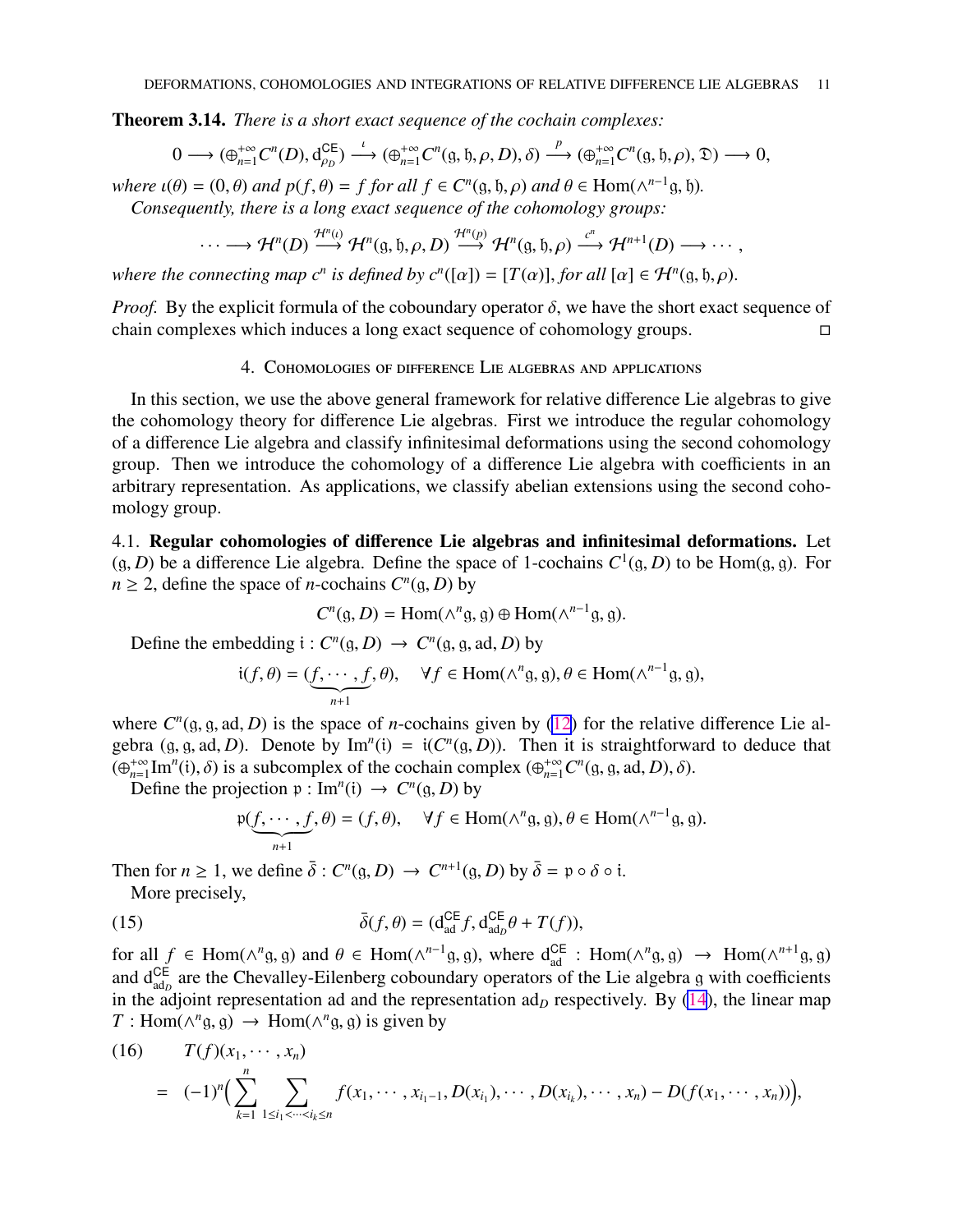<span id="page-11-0"></span>for all  $x_i \in \mathfrak{g}$ .

**Theorem 4.1.** With the above notations,  $(\bigoplus_{n=1}^{+\infty} C^n(\mathfrak{g}, D), \bar{\delta})$  is a cochain complex, i.e.  $\bar{\delta} \circ \bar{\delta} = 0$ .

*Proof.* Since  $(\bigoplus_{n=1}^{+\infty}$  $lim_{n=1}^{+\infty} Im^{n}(i), \delta$  is a subcomplex of the cochain complex  $(\bigoplus_{n=1}^{+\infty} C^{n}(g, g, ad, D), \delta)$  and  $i \circ p = Id$ , we have

$$
\overline{\delta}\circ\overline{\delta}=\mathfrak{p}\circ\delta\circ\mathfrak{i}\circ\mathfrak{p}\circ\delta\circ\mathfrak{i}=\mathfrak{p}\circ\delta\circ\delta\circ\mathfrak{i}=0,
$$

which finishes the proof.  $\Box$ 

**Definition 4.2.** Let  $(g, D)$  be a difference Lie algebra. The cohomology of the cochain complex  $(\bigoplus_{n=1}^{+\infty} C^n(g, D), \overline{\delta})$  *is taken to be the* **regular cohomology of the difference Lie algebra**  $(g, D)$ *. Denote the n-th cohomology group by*  $\mathcal{H}^n(\mathfrak{g}, D)$ *.* 

In the sequel, we use the second regular cohomology group to classify infinitesimal deformations of difference Lie algebras.

Let  $(g, D)$  be a difference Lie algebra over  $\mathbb R$  and  $\mathbb R[t]$  be the polynomial ring in one variable *t*. Then  $\mathbb{R}[t]/(t^2) \otimes_{\mathbb{R}} g$  is an  $\mathbb{R}[t]/(t^2)$ -module. Moreover,  $\mathbb{R}[t]/(t^2) \otimes_{\mathbb{R}} g$  is a difference Lie algebra over  $\mathbb{R}[t]/(t^2)$ , where the Lie bracket  $[\cdot, \cdot]$  is defined by

$$
[f(t)x, g(t)y] = f(t)g(t)[x, y]_g, \quad \forall f(t), g(t) \in \mathbb{R}[t]/(t^2), x, y \in g,
$$

and the difference operator *D* is defined by

$$
D(f(t)x) = f(t)D(x), \quad \forall f(t) \in \mathbb{R}[t]/(t^2), x \in \mathfrak{g}.
$$

**Definition 4.3.** Let  $(g, D)$  be a difference Lie algebra and  $\hat{\omega}$  :  $\wedge^2 g \to g$ ,  $\hat{D}$  :  $g \to g$  be linear *maps.* If  $[\cdot, \cdot]_t = [\cdot, \cdot] + t\hat{\omega}$  endow  $\mathbb{R}[t]/(t^2) \otimes_{\mathbb{R}} \mathfrak{g}$  a Lie algebra structure and  $D_t = D + t\hat{D}$  is still *a* difference operator on the Lie algebra  $(\mathbb{R}[t]/(t^2) \otimes_{\mathbb{R}} \mathfrak{g}, [\cdot,\cdot]_t)$ , we say that  $(\hat{\omega}, \hat{D})$  generates an infinitesimal deformation *of the di*ff*erence Lie algebra* (g, *D*)*.*

**Theorem 4.4.** *If* ( $\hat{\omega}$ ,  $\hat{D}$ ) generates an infinitesimal deformation of the difference Lie algebra (g, D), *then*  $(\hat{\omega}, \hat{D})$  *is a* 2*-cocycle, that is*  $\bar{\delta}(\hat{\omega}, \hat{D}) = 0$ *.* 

*Proof.* Since  $[\cdot, \cdot]_t$  is a Lie algebra, then for any  $x, y, z \in \mathfrak{g}$ , we have

 $[[x, y]_t, z]_t + [[y, z]_t, x]_t + [[z, x]_t, y]_t = 0,$ 

which implies that  $d_{ad}^{CE}(\hat{\omega}) = 0$ .

Moreover, since  $D_t = D + t\hat{D}$  is a difference operator, we have

$$
D_t[x, y]_t = [D_t(x), y]_t + [x, D_t(y)]_t + [D_t(x), D_t(y)]_t,
$$

which implies that

$$
d_{\text{ad}_{D}}^{CE} \hat{D}(x, y) + T(\hat{\omega})(x, y)
$$
  
=  $[x, \hat{D}(y)]_{g} + [D(x), \hat{D}(y)]_{g} + [\hat{D}(x), y]_{g} + [\hat{D}(x), D(y)]_{g} - \hat{D}([x, y]_{g})$   
+ $\hat{\omega}(D(x), y) + \hat{\omega}(x, D(y)) + \hat{\omega}(D(x), D(y)) - D(\hat{\omega}(x, y))$   
= 0.

Thus we have  $\bar{\delta}(\hat{\omega}, \hat{D}) = 0$ .

**Definition 4.5.** Let  $(g, D)$  be a difference Lie algebra. Two infinitesimal deformations  $([\cdot, \cdot]_t^1, D_t^1)$ *and*  $([\cdot,\cdot]^2_t, D^2_t)$  generated by  $(\hat{\omega}_1, \hat{D}_1)$  and  $(\hat{\omega}_2, \hat{D}_2)$  are said to be **equivalent** if there exists a *linear map*  $N \in$  Hom(g, g) *such that the* ℝ[*t*]/(*t*<sup>2</sup>)-module map  $\varphi_t = \text{Id}_g + tN$  *satisfies the following conditions:*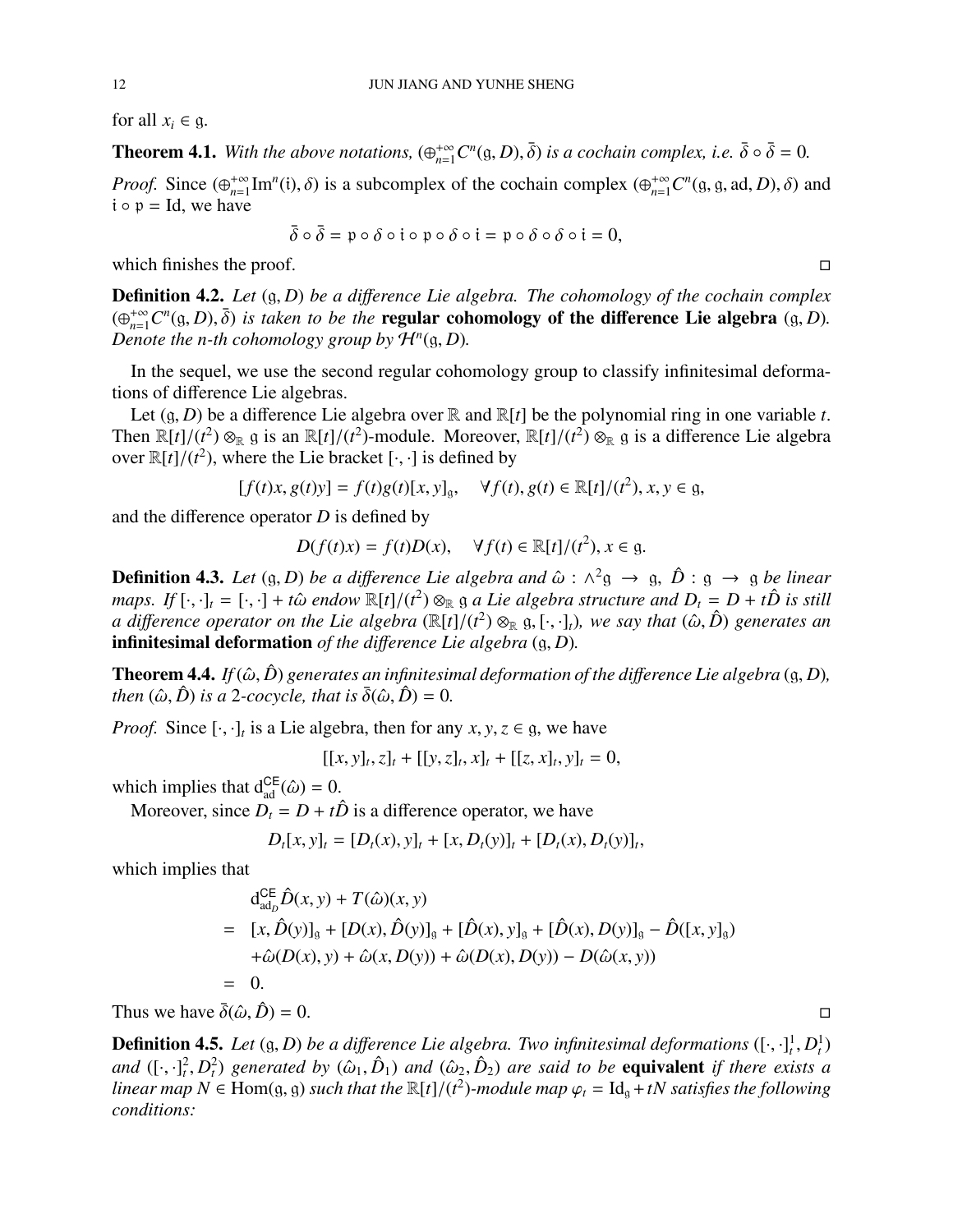- <span id="page-12-0"></span>(i)  $\varphi_t([x, y]_t^1) = [\varphi_t(x), \varphi_t(y)]_t^2, \quad \forall x, y \in \mathfrak{g},$
- (ii)  $D_t^2 \circ \varphi_t = \varphi_t \circ D_t^1$  as  $\mathbb{R}[t]/(t^2)$ -module maps.

Theorem 4.6. *Let* (g, *D*) *be a di*ff*erence Lie algebra. The equivalence classes of infinitesimal deformations of* (g, *D*) *are in one-to-one correspondence with the second regular cohomology*  $group \mathcal{H}^2(\mathfrak{g}, D)$ .

*Proof.* Let  $([\cdot, \cdot]^1_t, D^1_t)$  and  $([\cdot, \cdot]^2_t, D^2_t)$  be two equivalent infinitesimal deformations generated by  $(\hat{\omega}_1, \hat{D}_1)$  and  $(\hat{\omega}_2, \hat{D}_2)$ . By Theorem [4.4,](#page-11-0) we have  $[(\hat{\omega}_1, \hat{D}_1)] \in \mathcal{H}^2(\mathfrak{g}, D)$  and  $[(\hat{\omega}_2, \hat{D}_2)] \in \mathcal{H}^2(\mathfrak{g}, D)$ . Let  $\varphi_t = \text{Id}_{\mathfrak{g}} + tN$  satisfy (i) and (ii) in Definition [4.5](#page-11-0). Since  $\varphi_t([x, y]^1_t) = [\varphi_t(x), \varphi_t(y)]^2_t$ , then

(17) 
$$
\hat{\omega}_1(x, y) - \hat{\omega}_2(x, y) = [N(x), y]_g - [N(y), x]_g - N([x, y]_g),
$$

that is  $\hat{\omega}_1 - \hat{\omega}_2 = d_{ad}^{\text{CE}} N$ .

Moreover, we have

$$
(\mathrm{Id}_{g} + tN)(D + t\hat{D}_{1})(x) = (D + t\hat{D}_{2})(\mathrm{Id}_{g} + tN)(x), \quad \forall x \in g,
$$

which implies that

(18) 
$$
\hat{D}_1(x) - \hat{D}_2(x) = D(N(x)) - N(D(x)), \quad \forall x \in \mathfrak{g}.
$$

By  $(17)$  and  $(18)$ , we have

$$
(\hat{\omega}_1,\hat{D}_1)-(\hat{\omega}_2,\hat{D}_2)=\bar{\delta}(N),
$$

which implies that  $[(\hat{\omega}_1, \hat{D}_1)] = [(\hat{\omega}_2, \hat{D}_2)].$ 

Conversely, suppose that  $[(\hat{\omega}_1, \hat{D}_1)] \in \mathcal{H}^2(\mathfrak{g}, D)$ . Define  $[\cdot, \cdot]_t^1$  and  $D_t^1$  by

$$
[x, y]_t^1 = [x, y]_g + t\hat{\omega}_1(x, y), \quad D_t^1(x) = D(x) + t\hat{D}_1(x), \quad \forall x, y \in g.
$$

By  $d_{ad}^{CE}\hat{\omega}_1 = 0$  and  $d_{adp}^{CE}\hat{D}_1 + T(\hat{\omega}_1) = 0$ ,  $([\cdot, \cdot]_t^1, D_t^1)$  is an infinitesimal deformation of  $(g, D)$ .

If  $[(\hat{\omega}_2, \hat{D}_2)] = [(\hat{\omega}_1, \hat{D}_1)]$ , then there is an infinitesimal deformation generated by  $(\hat{\omega}_2, \hat{D}_2)$  and there exists a linear map  $N : g \to g$  such that  $\hat{\omega}_1 - \hat{\omega}_2 = d_{ad}^{CE} N$  and  $\hat{D}_1 - \hat{D}_2 = T(N)$ . Then we have

$$
(\mathrm{Id}_{g} + tN)([x, y]_{t}^{1}) = [(\mathrm{Id}_{g} + tN)x, (\mathrm{Id}_{g} + tN)y]_{t}^{2},
$$

and

$$
(\mathrm{Id}_{\mathfrak{g}} + tN)(D + t\hat{D}_1)(x) = (D + t\hat{D}_2)(\mathrm{Id}_{\mathfrak{g}} + tN)(x), \quad \forall x \in \mathfrak{g},
$$

which implies that two infinitesimal deformations  $([\cdot, \cdot]^1_t, D_t^1)$  and  $([\cdot, \cdot]^2_t, D_t^2)$  are equivalent.  $\square$ 

4.2. Classification of abelian extensions of difference Lie algebras. In this subsection, first we introduce the notion of a representation of a difference Lie algebra and develop a cohomology theory of a difference Lie algebra with coefficients in an arbitrary representation. Finally we classify abelian extensions of difference Lie algebras.

Definition 4.7. *A* representation of a difference Lie algebra (g, *D*) *on a vector space V with respect to a linear map*  $K: V \to V$  *is a representation*  $\varrho : g \to gl(V)$  *of the Lie algebra* g *on the vector space V such that the following equation is satisfied:*

(19) 
$$
K(\varrho(x)u) = \varrho(D(x))u + \varrho(x)K(u) + \varrho(D(x))K(u), \quad \forall x \in \mathfrak{g}, u \in V.
$$

We denote a representation by  $(V, \rho, K)$ .

Example 4.8. *Let* (g, *D*) *be a di*ff*erence Lie algebra. Then* (g, ad, *D*) *is a representation, which is called the* adjoint representation of the difference Lie algebra (g, *D*)*, where* ad *is the adjoint representation of the Lie algebra* g*.*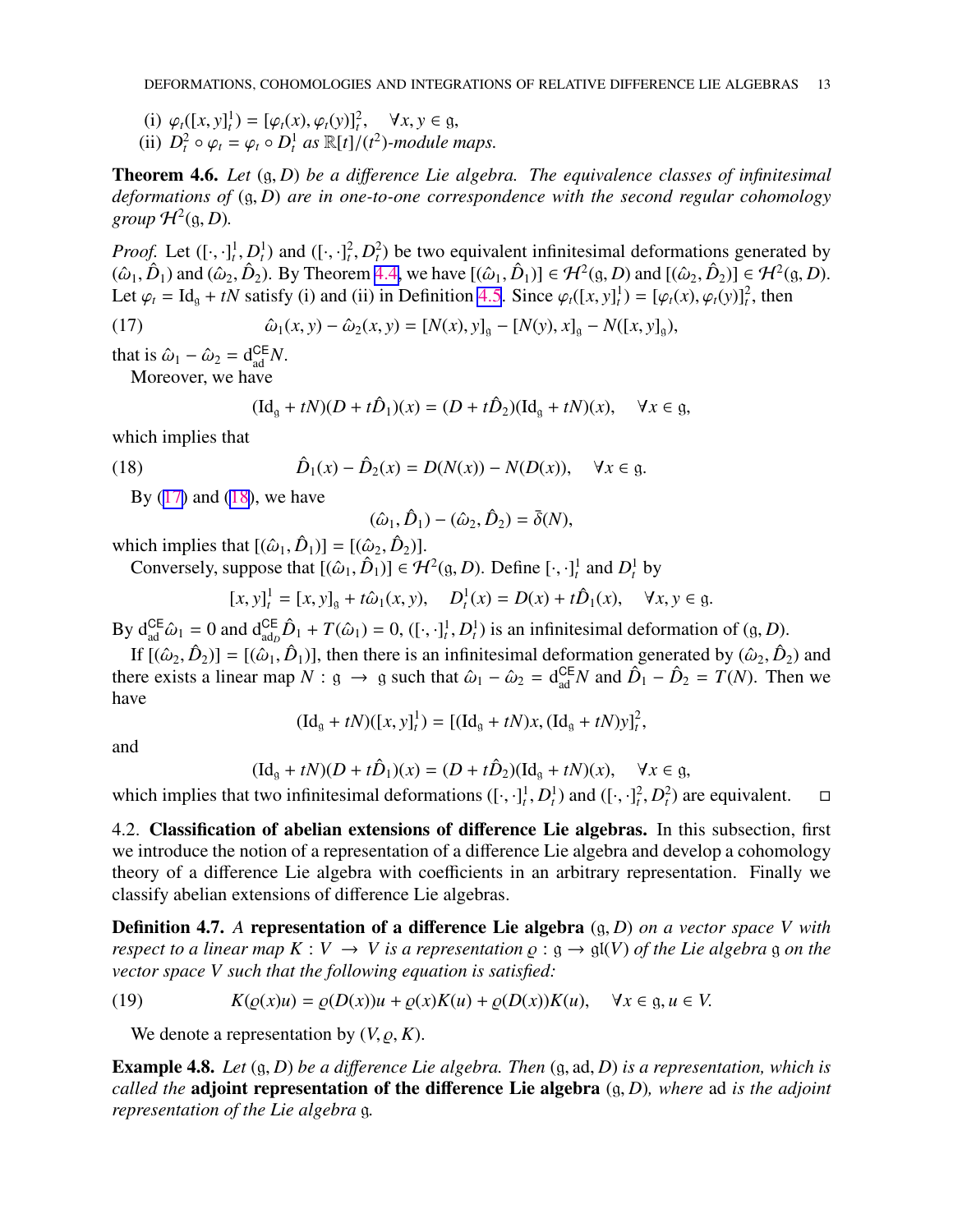<span id="page-13-0"></span>**Proposition 4.9.** *Let*  $(V, \rho, K)$  *be a representation of a difference Lie algebra*  $(g, D)$ *. Then*  $(g \oplus$  $V, [\cdot, \cdot]_{\times}, D+K$ ) *is a difference Lie algebra, where*  $[\cdot, \cdot]_{\times}$  *is the semidirect product Lie bracket given by*

$$
[x + u, y + v]_{\infty} = [x, y]_g + \varrho(x)v - \varrho(y)u, \quad \forall x, y \in g, u, v \in V,
$$

*and the difference operator*  $D + K : \mathfrak{g} \oplus V \rightarrow \mathfrak{g} \oplus V$  *is given by* 

$$
(D+K)(x+u) = D(x) + K(u).
$$

*This di*ff*erence Lie algebra is called the* semi-direct product *of* (g, *D*) *and the representation*  $(V, \rho, K)$ *, and denoted by*  $(g \ltimes_{\rho} V, D + K)$ *.* 

*Proof.* Since  $\varrho$  is a representation of g on *V*, it is obvious that  $(g \oplus V, [\cdot, \cdot]_{\ltimes})$  is a Lie algebra. By  $(19)$  $(19)$ , we obtain

$$
[(D + K)(x + u), y + v]_{\ltimes} + [x + u, (D + K)(y + v)]_{\ltimes} + [(D + K)(x + u), (D + K)(y + v)]_{\ltimes}
$$
  
= 
$$
[D(x), y]_g + \varrho(D(x))v - \varrho(y)K(u) + [x, D(y)]_g + \varrho(x)K(v) - \varrho(D(y))u
$$
  
+
$$
[D(x), D(y)]_g + \varrho(D(x))K(v) - \varrho(D(y))K(u)
$$
  
= 
$$
[D(x), y]_g + [x, D(y)]_g + [D(x), D(y)]_g + K(\varrho(x)v) - K(\varrho(y)u)
$$
  
= 
$$
D([x, y]_g) + K(\varrho(x)v - \varrho(y)u)
$$

$$
= (D + K)([x + u, y + v]_{\times}),
$$

which implies that  $D + K$  is a difference operator. Thus  $(g \ltimes_{\rho} V, D + K)$  is a difference Lie algebra. □

Now we introduce a cohomology theory of difference Lie algebras with coefficients in arbitrary representations.

Let  $(V, \rho, K)$  be a representation of  $(g, D)$ . Define the space of 1-cochains  $\mathfrak{C}^1(g, D; V, \rho, K)$  to be Hom(g, *V*). For  $n \ge 2$ , define the space of *n*-cochains  $\mathfrak{C}^n(g, D; V, \varrho, K)$  by

$$
\mathfrak{C}^n(\mathfrak{g}, D; V, \varrho, K) = \text{Hom}(\wedge^n \mathfrak{g}, V) \oplus \text{Hom}(\wedge^{n-1} \mathfrak{g}, V).
$$

Define the coboundary operator

$$
\delta_{\varrho} : \mathfrak{C}^n(\mathfrak{g}, D; V, \varrho, K) \to \mathfrak{C}^{n+1}(\mathfrak{g}, D; V, \varrho, K)
$$

by

$$
\delta_{\varrho}(f,\theta) = (\mathrm{d}_{\varrho}^{\mathsf{CE}} f, \partial \theta + T(f)),
$$

for all  $f \in \text{Hom}(\wedge^n g, V), \theta \in \text{Hom}(\wedge^{n-1} g, V)$ , where  $d_{\varrho}^{\text{CE}}$  is the Chevalley-Eilenberg coboundary operator of the Lie algebra g with coefficients in the representation  $(V, \rho)$ , and

•  $\partial$ : Hom( $\wedge^{n-1}$ g, *V*)  $\rightarrow$  Hom( $\wedge^n$ g, *V*) is defined by

$$
\partial \theta(x_1, \dots, x_n) = \sum_{i=1}^n (-1)^{i+1} \varrho(x_i) \theta(x_1, \dots, \hat{x}_i, \dots, x_n) + \sum_{i=1}^n (-1)^{i+1} \varrho(D(x_i)) \theta(x_1, \dots, \hat{x}_i, \dots, x_n) + \sum_{i < j} (-1)^{i+j} \theta([x_i, x_j]_g, x_1, \dots, \hat{x}_i, \dots, \hat{x}_j, \dots, x_n).
$$

•  $T: \text{Hom}(\wedge^n g, V) \to \text{Hom}(\wedge^n g, V)$  is defined by

$$
T(f)(x_1,\cdots,x_n)
$$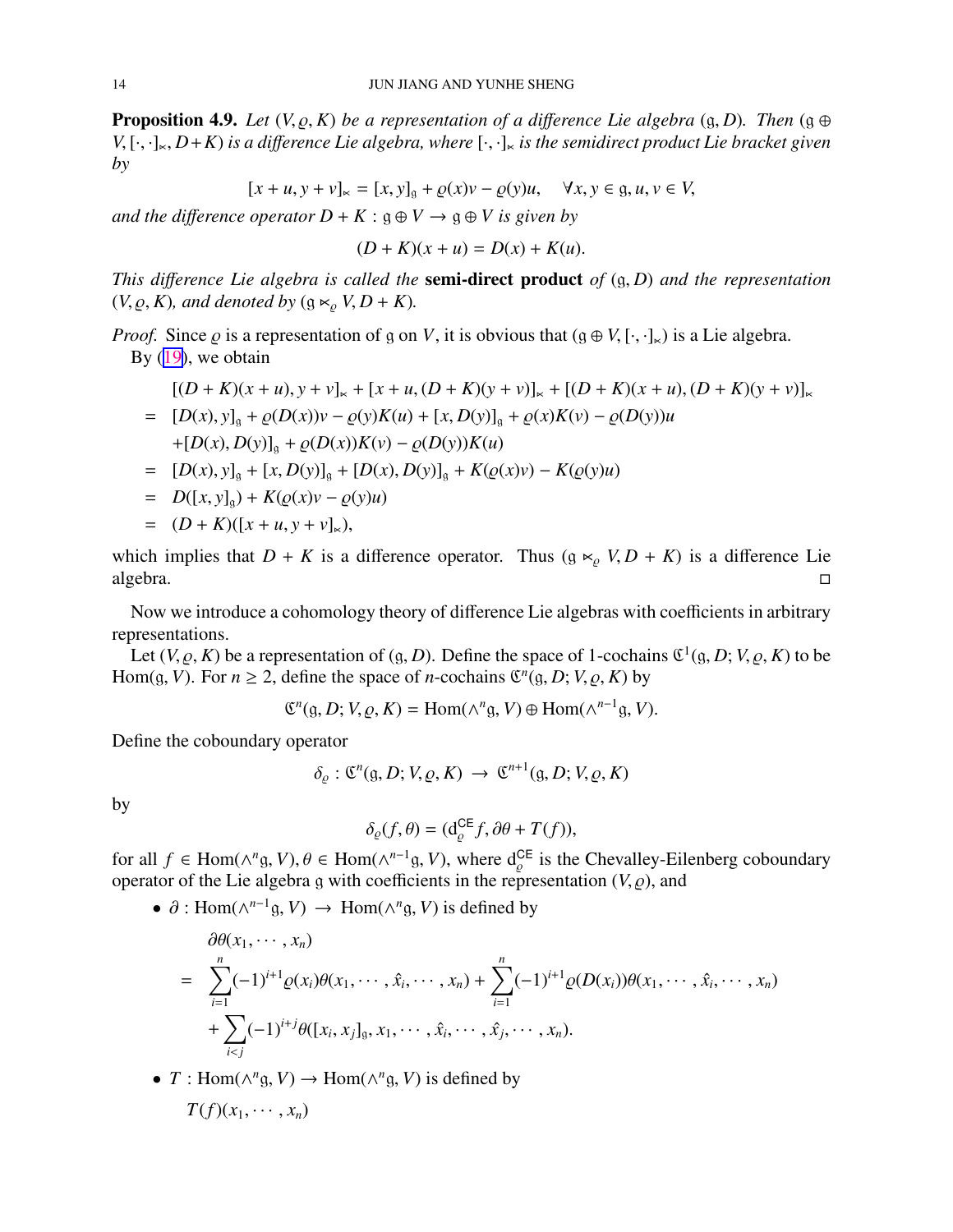$$
= (-1)^n \Big( \sum_{k=1}^n \sum_{1 \leq i_1 < \dots < i_k \leq n} f(x_1, \dots, x_{i-1}, D(x_{i_1}), \dots, D(x_{i_k}), \dots, x_n) - K(f(x_1, \dots, x_n)) \Big).
$$

**Theorem 4.10.** With the above notations,  $(\bigoplus_{n=1}^{+\infty} \mathbb{R}^n)$  $\int_{n=1}^{+\infty} \mathfrak{C}^n(\mathfrak{g}, D; V, \varrho, K), \delta_{\varrho})$  *is a cochain complex, i.e.*  $\delta_{\rho} \circ \delta_{\rho} = 0.$ 

*Proof.* We only give a sketch of the proof and leave details to readers. Consider the semi-direct product difference Lie algebra ( $g \ltimes_{\rho} V$ ,  $D + K$ ) given in Proposition [4.9](#page-13-0), and the associated cochain complex  $(\bigoplus_{n=1}^{+\infty} C^n(g \oplus V, D + K), \overline{\delta})$  given in Theorem [4.1](#page-11-0). It is straightforward to deduce that  $(\bigoplus_{n=1}^{+\infty}$  $lim_{n=1}^{+\infty}$   $\mathfrak{C}^n(\mathfrak{g}, D; V, \varrho, K), \delta_{\varrho})$  is a subcomplex of  $(\bigoplus_{n=1}^{+\infty}$  $\lim_{n=1}^{+\infty} \mathfrak{C}^n(\mathfrak{g} \oplus \mathfrak{h}, D + K), \bar{\delta}$ . Thus,  $\delta_{\varrho} \circ \delta_{\varrho} = 0.$ 

**Definition 4.11.** *The cohomology of the cochain complex*  $(\bigoplus_{n=1}^{+\infty}$  $\int_{n=1}^{+\infty} \mathfrak{C}^n(\mathfrak{g}, D; V, \varrho, K), \delta_{\varrho})$  *is called* the cohomology of the difference Lie algebra *with coefficients in the representation*  $(V, \rho, K)$ *. The corresponding n-th cohomology group is denoted by* H*<sup>n</sup>* (g, *D*; *V*, ̺, *K*)*.*

In the sequel, we use the second cohomology groups of difference Lie algebras with coefficients in arbitrary representations to classify abelian extensions of difference Lie algebras.

**Definition 4.12.** Let  $(g, D)$  and  $(b, K)$  be two difference Lie algebras. An extension of  $(g, D)$  by (h, *K*) *is a short exact sequence of di*ff*erence Lie algebra homomorphisms:*

$$
\begin{array}{ccc}\n0 & \longrightarrow & \mathfrak{h} & \xrightarrow{i} & \hat{\mathfrak{g}} & \xrightarrow{p} & \mathfrak{g} & \longrightarrow 0 \\
\downarrow & & \mathfrak{h} & & \mathfrak{p} & \\
0 & \longrightarrow & \mathfrak{h} & \xrightarrow{i} & \hat{\mathfrak{g}} & \xrightarrow{p} & \mathfrak{g} & \longrightarrow 0,\n\end{array}
$$

*where*  $(\hat{g}, \hat{D})$  *is a difference Lie algebra.* 

*An extension of* (g, *D*) *by* (h, *K*) *is called* abelian *if* h *is an abelian Lie algebra.*

**Definition 4.13.** A section of an extension  $(\hat{g}, \hat{D})$  of a difference Lie algebra  $(g, D)$  by  $(h, K)$  is a *linear map*  $s : g \rightarrow \hat{g}$  *such that* 

$$
p \circ s = \mathrm{Id}.
$$

In the sequel, we only consider abelian extensions. Let *s* be a section. Define a linear map  $\rho : \mathfrak{g} \to \mathfrak{gl}(\mathfrak{h})$  by

$$
\varrho(x)u = [s(x), u]_{\hat{\mathfrak{g}}}, \quad \forall x \in \mathfrak{g}, u \in \mathfrak{h}.
$$

Then we have the following result.

**Proposition 4.14.** With the above notations, the linear map  $\rho : g \to g(f)$  is a representation of *the di*ff*erence Lie algebra* (g, *D*) *on the vector space* h *with respect to the linear map K. Moreover, this representation is independent on the choice of sections.*

*Proof.* For any  $x, y \in \mathfrak{g}, u \in \mathfrak{h}$ , since  $\mathfrak{h}$  is abelian, we have

$$
\varrho([x, y]_9)u = [s([x, y]_9), u]_9
$$
  
\n
$$
= [[s(x), s(y)]_9 + s([x, y]_9) - [s(x), s(y)]_9, u]_9
$$
  
\n
$$
= [[s(x), s(y)]_9, u]_9
$$
  
\n
$$
= [[s(x), u]_9, s(y)]_9 + [s(x), [s(y), u]_9]_9
$$
  
\n
$$
= [\varrho(x), \varrho(y)]u.
$$

Thus  $\rho$  is a representation of the Lie algebra  $(g, [\cdot, \cdot]_g)$  on the vector space  $\mathfrak h$ .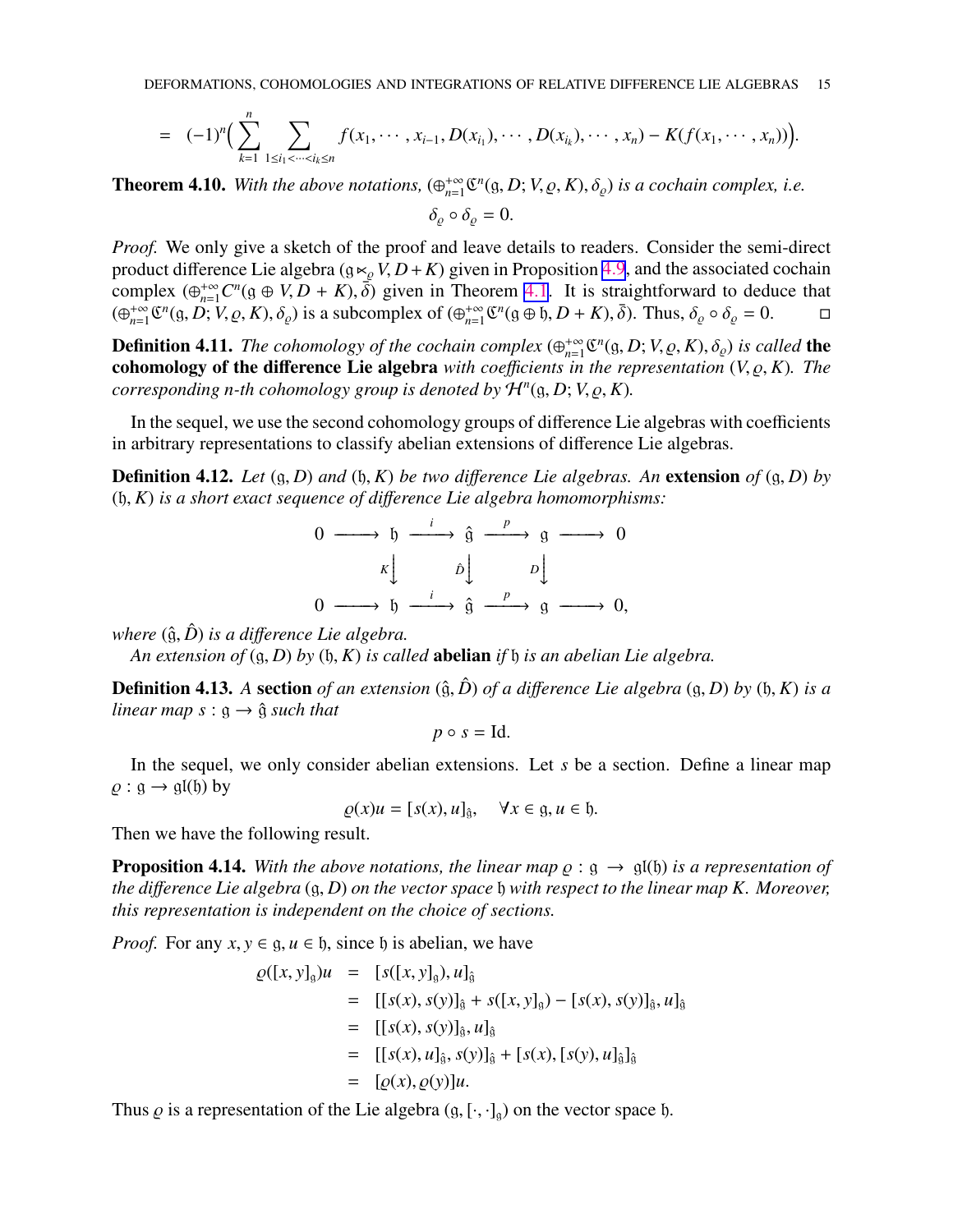<span id="page-15-0"></span>Furthermore, since  $s(D(x)) - \hat{D}(s(x)) \in \mathfrak{h}$  and  $\mathfrak{h}$  is abelian, then we have

$$
K(\rho(x)u) = K([s(x), u]_{\hat{g}}) = \hat{D}([s(x), u]_{\hat{g}})
$$
  
\n
$$
= [\hat{D}(s(x)), u]_{\hat{g}} + [s(x), \hat{D}(u)]_{\hat{g}} + [\hat{D}(s(x)), \hat{D}(u)]_{\hat{g}}
$$
  
\n
$$
= [s(D(x)), u]_{\hat{g}} + \rho(x)K(u) + [s(D(x)), K(u)]_{\hat{g}}
$$
  
\n
$$
= \rho(D(x))u + \rho(x)K(u) + \rho(D(x))K(u),
$$

which implies that  $\rho : g \to gl(b)$  is a representation of the difference Lie algebra  $(g, D)$  on the vector space h with respect to the linear map *K*.

Let  $s'$  be another section, and  $\varrho'$  be the corresponding representation of the difference Lie algebra  $(g, D)$  on h with respect to the linear map *K*. Since  $s'(x) - s(x) \in h$  and h is abelian, we have

$$
(\varrho'(x) - \varrho(x))u = [s'(x) - s(x), u]_{\hat{\mathfrak{g}}} = 0.
$$

Thus the representation  $\rho$  is independent on the choice of sections.

Let *s* be a section. We further define  $\omega \in \text{Hom}(\wedge^2 \mathfrak{g}, \mathfrak{h}), \chi \in \text{Hom}(\mathfrak{g}, \mathfrak{h})$  by

$$
\omega(x, y) = [s(x), s(y)]_{\hat{g}} - s([x, y]_g), \n\chi(x) = \hat{D}(s(x)) - s(D(x)).
$$

Define  $S : \mathfrak{g} \oplus \mathfrak{h} \rightarrow \hat{\mathfrak{g}}$  by

$$
S(x+u) = s(x) + u.
$$

It is obvious that *S* is an isomorphism between vector spaces. Transfer the difference Lie algebra structure on  $\hat{g}$  to  $g \oplus b$  via the isomorphism *S*, we obtain a difference Lie algebra  $(g \oplus b, [\cdot, \cdot]_{\omega}, D_{\chi})$ , where  $[\cdot, \cdot]_{\omega}$  and  $D_{\chi}$  are given by

$$
[x+u, y+v]_{\omega} = S^{-1}[S(x+u), S(y+v)]_{\hat{g}} = [x, y]_{g} + \varrho(x)v - \varrho(y)u + \omega(x, y),
$$
  

$$
D_{\chi}(x+u) = S^{-1}\hat{D}S(x+u) = D(x) + K(u) + \chi(x).
$$

**Theorem 4.15.** With the above notations,  $(\omega, \chi)$  is a 2-cocycle of the difference Lie algebra  $(g, D)$ *with coe*ffi*cients in* (h, ̺, *K*)*. Moreover, its cohomological class does not depend on the choice of sections.*

*Proof.* First by the fact that  $[\cdot, \cdot]_{\omega}$  satisfies the Jacobi identity, we deduce that  $\omega$  is a 2-cocycle of the Lie algebra  $(g, [\cdot, \cdot]_g)$  with coefficients in  $(h, \rho)$ , i.e.  $d_{\rho}^{\text{CE}} \omega = 0$ .

Moreover, we have

$$
[D_{\chi}(x+u), D_{\chi}(y+v)]_{\omega} = D([x,y]_{g}) + K(\varrho(x)v) - K(\varrho(y)u) + K(\omega(x,y)) + \chi([x,y]_{g}),
$$

and

$$
[D_x(x+u), y+v]_{\omega} + [x+u, D_x(y+v)]_{\omega} + [D_x(x+u), D_x(y+v)]_{\omega}
$$
  
= 
$$
[D(x), y]_g + \varrho(D(x))v - \varrho(y)K(u) - \varrho(y)\chi(x) + \omega(D(x), y)
$$
  
+
$$
[x, D(y)]_g - \varrho(D(y))u + \varrho(x)K(v) + \varrho(x)\chi(y) + \omega(x, D(y))
$$
  
+
$$
[D(x), D(y)]_g + \varrho(D(x))K(v) + \varrho(D(x))\chi(y) - \varrho(D(y))K(u)
$$
  
-
$$
\varrho(D(y))\chi(x) + \omega(D(x), D(y)).
$$

By the fact that  $D<sub>x</sub>$  is a difference operator and

$$
K(\varrho(x)u) = \varrho(D(x))u + \varrho(x)K(u) + \varrho(D(x))K(u),
$$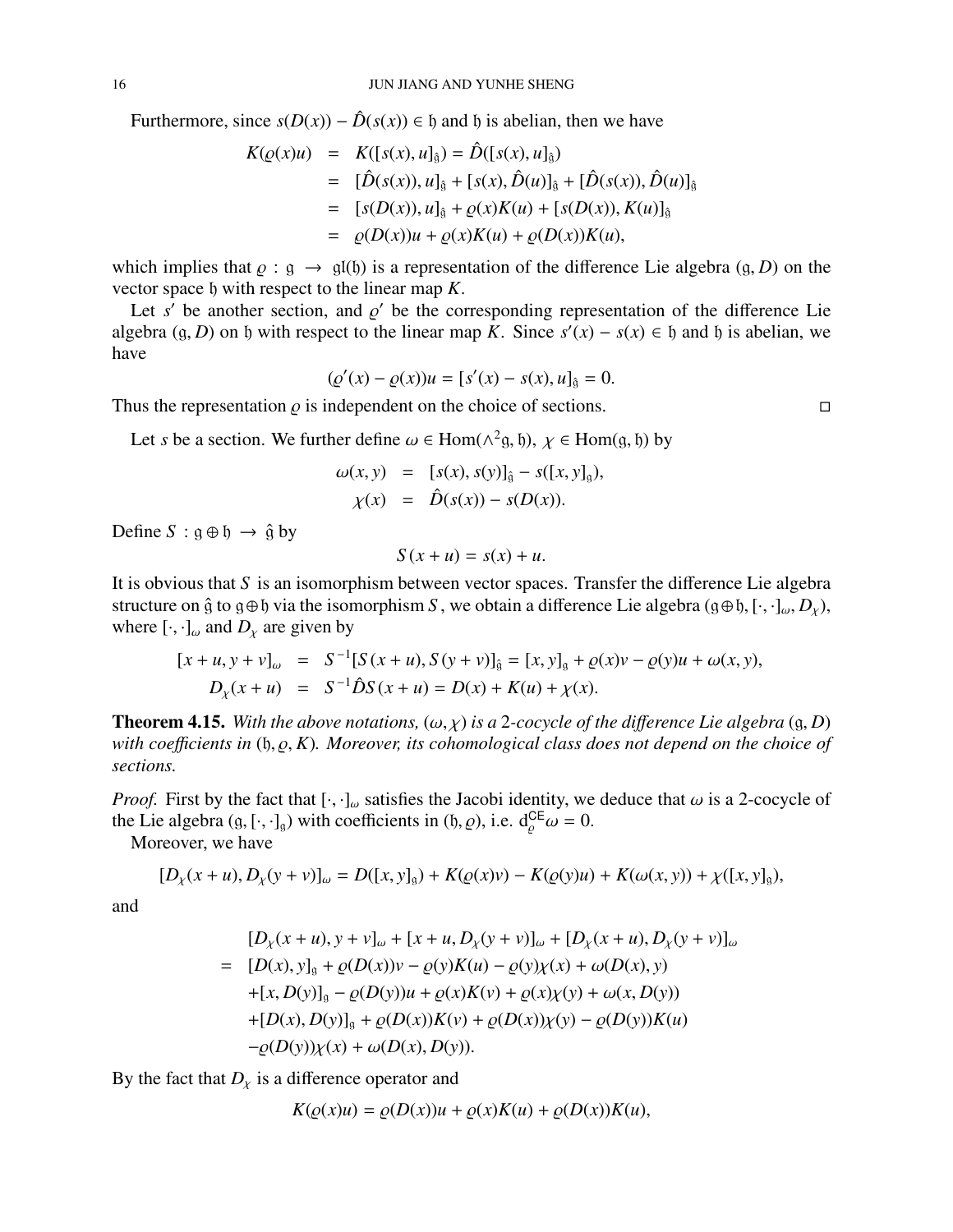<span id="page-16-0"></span>we have

$$
0 = -K(\omega(x, y)) - \chi([x, y]_g) + \omega(D(x, y)) + \omega(x, D(y)) - \varrho(y)\chi(x) + \varrho(x)\chi(y) + \varrho(D(x))\chi(y) - \varrho(D(y))\chi(x) + \omega(D(x), D(y)) = \partial \chi(x, y) + T(\omega)(x, y),
$$

which implies that  $T(\omega) + \partial \chi = 0$ . Therefore,  $\delta_{\rho}(\omega, \chi) = 0$ , i.e.  $(\omega, \chi)$  is a 2-cocycle.

Let *s'* be another section and  $(\omega', \chi')$  be the associated 2-cocycle. Assume that  $s' = s + N$  for  $N \in$  Hom(g, b). Then we have

$$
(\omega' - \omega)(x, y) = [s'(x), s'(y)]_{\hat{g}} - s'[x, y]_{g} - [s(x), s(y)]_{\hat{g}} + s[x, y]_{g}
$$
  
\n
$$
= \varrho(x)N(y) - \varrho(y)N(x) - N([x, y]_{g}) = d_{\varrho}^{CE}N(x, y),
$$
  
\n
$$
(\chi' - \chi)(x) = \hat{D}(s'(x)) - s'(D(x)) - \hat{D}(s(x)) + s(D(x))
$$
  
\n
$$
= K(N(x)) - N(D(x)),
$$

which implies that  $(\omega', \chi') - (\omega, \chi) = \delta_{\varrho}(N)$ . Thus,  $(\omega', \chi')$  and  $(\omega, \chi)$  are in the same cohomology  $\sum$ 

Isomorphisms between abelian extensions can be obviously defined as follows.

**Definition 4.16.** *Let*  $(\hat{g}, \hat{D})$  *and*  $(\tilde{g}, \tilde{D})$  *be two abelian extensions of a difference Lie algebra*  $(g, D)$ *by* ( $\mathfrak{h}, K$ ). They are said to be **isomorphic** *if there exists an isomorphism*  $\kappa : \tilde{\mathfrak{g}} \to \hat{\mathfrak{g}}$  *of difference Lie algebras such that the following diagram commutes:*



Theorem 4.17. *For a given representation* (h, ̺, *K*) *of a di*ff*erence Lie algebra* (g, *D*)*, abelian extensions of* (g, *D*) *by* (h, *K*) *are classified by the second cohomology group*  $\mathcal{H}^2(\mathfrak{g}, D; \mathfrak{h}, \varrho, K)$ .

*Proof.* Let  $(\hat{g}, \hat{D})$  and  $(\tilde{g}, \tilde{D})$  be two isomorphic abelian extensions. Assume that *s* is a section of  $(\tilde{g}, \tilde{D})$ , and  $(\tilde{\omega}, \tilde{\chi})$  is the corresponding 2-cocycle. Define *s'* by

$$
s' = \kappa \circ s.
$$

Then, it is obvious that *s'* is a section of  $(\hat{g}, \hat{D})$ . We denote by  $(\hat{\omega}, \hat{\chi})$  the corresponding 2-cocycle. Then we have

$$
\hat{\omega}(x, y) = [s'(x), s'(y)]_{\tilde{g}} - s'([x, y]_g)
$$
  
\n
$$
= [k(s(x)), k(s(y))]_{\tilde{g}} - k(s[x, y]_g)
$$
  
\n
$$
= k([s(x), s(y)]_{\hat{g}} - s[x, y]_g)
$$
  
\n
$$
= \tilde{\omega}(x, y).
$$

Similarly, we have  $\tilde{\chi} = \hat{\chi}$ . By Theorem [4.15](#page-15-0), isomorphic abelian extensions give rise to the same cohomological class in  $\mathcal{H}^2(\mathfrak{g}, D; \mathfrak{h}, \varrho, K)$ .

For the converse part, we choose a 2-cocycle  $(\omega, \chi)$ , and define a bracket on g  $\oplus$  b by

 $[(x, u), (y, v)]_{\omega} = [x, y]_{\omega} + \varrho(x)v - \varrho(y)u + \omega(x, y), \quad \forall x, y \in \mathfrak{g}, u, v \in \mathfrak{h}.$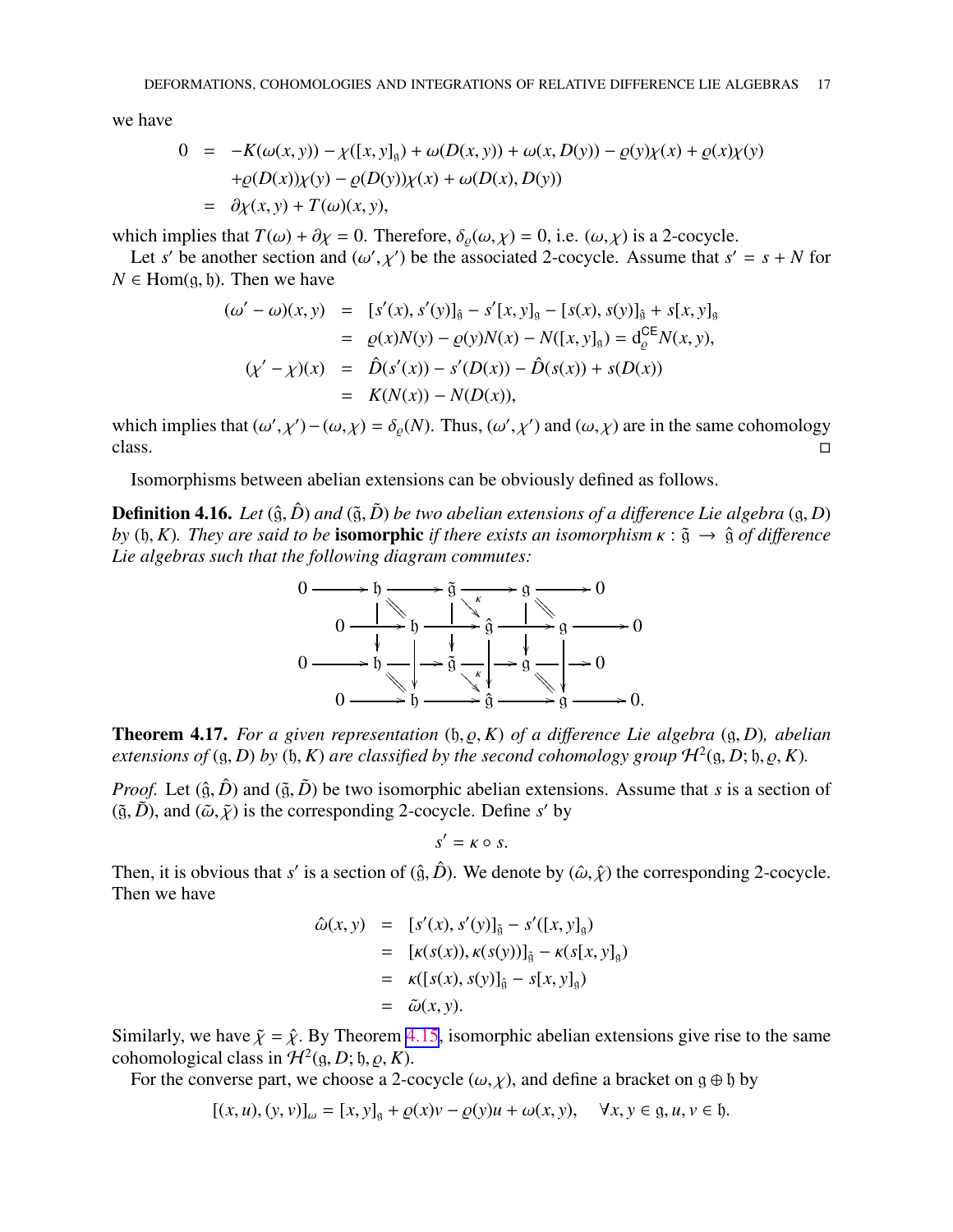<span id="page-17-0"></span>By  $d_{\varrho}^{CE}\omega = 0$ , it is straightforward to deduce that  $(g \oplus f, [\cdot, \cdot]_{\omega})$  is a Lie algebra. Define a linear map  $D_{\chi}$ :  $g \oplus b \rightarrow g \oplus b$  by

$$
D_{\chi}(x, u) = D(x) + K(u) + \chi(x), \quad \forall x \in \mathfrak{g}, u \in \mathfrak{h}.
$$

Since  $\partial \chi + T(\omega) = 0$ , it is straightforward to deduce that  $D_{\chi}$  is a difference operator. Thus  $(g \oplus b, [\cdot, \cdot]_{\omega}, D_{\chi})$  is a difference Lie algebra, which is an abelian extension of  $(g, D)$  by  $(b, K)$ .

Choose another 2-cocycle  $(\omega', \chi')$ , such that  $(\omega, \chi)$  and  $(\omega', \chi')$  are in the same cohomology class, i.e.

$$
(\omega - \omega', \chi - \chi') = (\mathrm{d}_{\varrho}^{\mathsf{CE}} N, T(N)),
$$

where  $N \in \text{Hom}(g, \mathfrak{h})$ , and denote the corresponding difference Lie algebra by  $(g \oplus \mathfrak{h}, [\cdot, \cdot]_{\omega}, D_{\chi'}).$ Define the linear map  $\kappa$ :  $g \oplus f \rightarrow g \oplus f$  by

$$
\kappa(x, u) = (x, N(x) + u),
$$

for all  $x \in \mathfrak{g}, u \in \mathfrak{h}$ . By  $\omega - \omega' = d_e^{\text{CE}} N$ , we deduce that  $\kappa$  is a Lie algebra isomorphism. Since  $\chi(x) - \chi'(x) = T(N)x = -N(T(x)) + K(N(x))$ , we have  $D_{\chi'}(\kappa(x, u)) = \kappa(D_{\chi}(x, u))$ . Then it is straightforward to deduce that the two abelian extensions are isomorphic.

## 5. Integrations of relative difference Lie algebras

In this section, we show that any relative difference Lie algebra  $(g, \mathfrak{h}, \rho, D)$  can be integrated to a relative difference Lie group  $(G, H, \Phi, \mathcal{D})$ . We also extend the integration to the level of homomorphisms.

**Definition 5.1.** ([\[11](#page-20-0)]) Let  $\Phi$  :  $G \to \text{Aut}(H)$  be an action of G on H. A smooth map  $\mathcal{D}: G \to H$ *is called a relative difference operator on the Lie group*  $(G, e_G, \cdot_G)$  *with respect to the action*  $\Phi$  *if* 

$$
\mathcal{D}(a \cdot_G b) = \mathcal{D}(a) \cdot_H \Phi(a) \mathcal{D}(b), \quad \forall a, b \in G.
$$

*A* relative difference Lie group*, denoted by* (*G*, *H*, Φ, D)*, consists of Lie groups G*, *H, an action*  $\Phi: G \to \text{Aut}(H)$ *, and a relative difference operator*  $\mathcal{D}$ *.* 

*A relative di*ff*erence operator from G to G with respect to the adjoint action* Ad *is called a* difference operator *on the Lie group G. A Lie group G equipped with a di*ff*erence operator* D *is called a* difference Lie group*, and denoted by* (*G*, D)*.*

Remark 5.2. *If the action* Φ *of G on H is trivial, then a relative di*ff*erence operator from G to H is a Lie group homomorphism.*

**Definition 5.3.** Let  $(G, H, \Phi, \mathcal{D})$  and  $(G', H', \Phi', \mathcal{D}')$  be two relative difference Lie groups. A *homomorphism from*  $(G, H, \Phi, \mathcal{D})$  *to*  $(G', H', \Phi', \mathcal{D}')$  *consists of a Lie group homomorphism*  $\Psi_G$  :  $G \to G'$  *and a Lie group homomorphism*  $\Psi_H : H \to H'$  *such that* 

(20) 
$$
\mathcal{D}' \circ \Psi_G = \Psi_H \circ \mathcal{D},
$$

(21) 
$$
\Psi_H \Phi(g)(h) = \Phi'(\Psi_G(g))(\Psi_H(h)), \quad \forall g \in G, h \in H.
$$

We can use the graphs of maps to characterize relative difference operators on Lie groups. The following proposition is obvious.

**Proposition 5.4.** *Let*  $\Phi$  :  $G \to \text{Aut}(H)$  *be an action of G on H. Then a smooth map*  $\mathcal{D}: G \to H$ *is a relative difference operator if and only if*  $Gr(\mathcal{D}) = \{(g, \mathcal{D}(g)) | g \in G\}$  *<i>is a Lie subgroup of*  $G \ltimes_{\Phi} H$ , where  $G \ltimes_{\Phi} H$  is the semi-direct production Lie group with the multiplication  $\cdot_{\Phi}$  given by

$$
(g_1, h_1) \cdot_{\Phi} (g_2, h_2) = (g_1 \cdot_G g_2, h_1 \cdot_H \Phi(g_1) h_2), \quad \forall g_i \in G, h_i \in H, i = 1, 2.
$$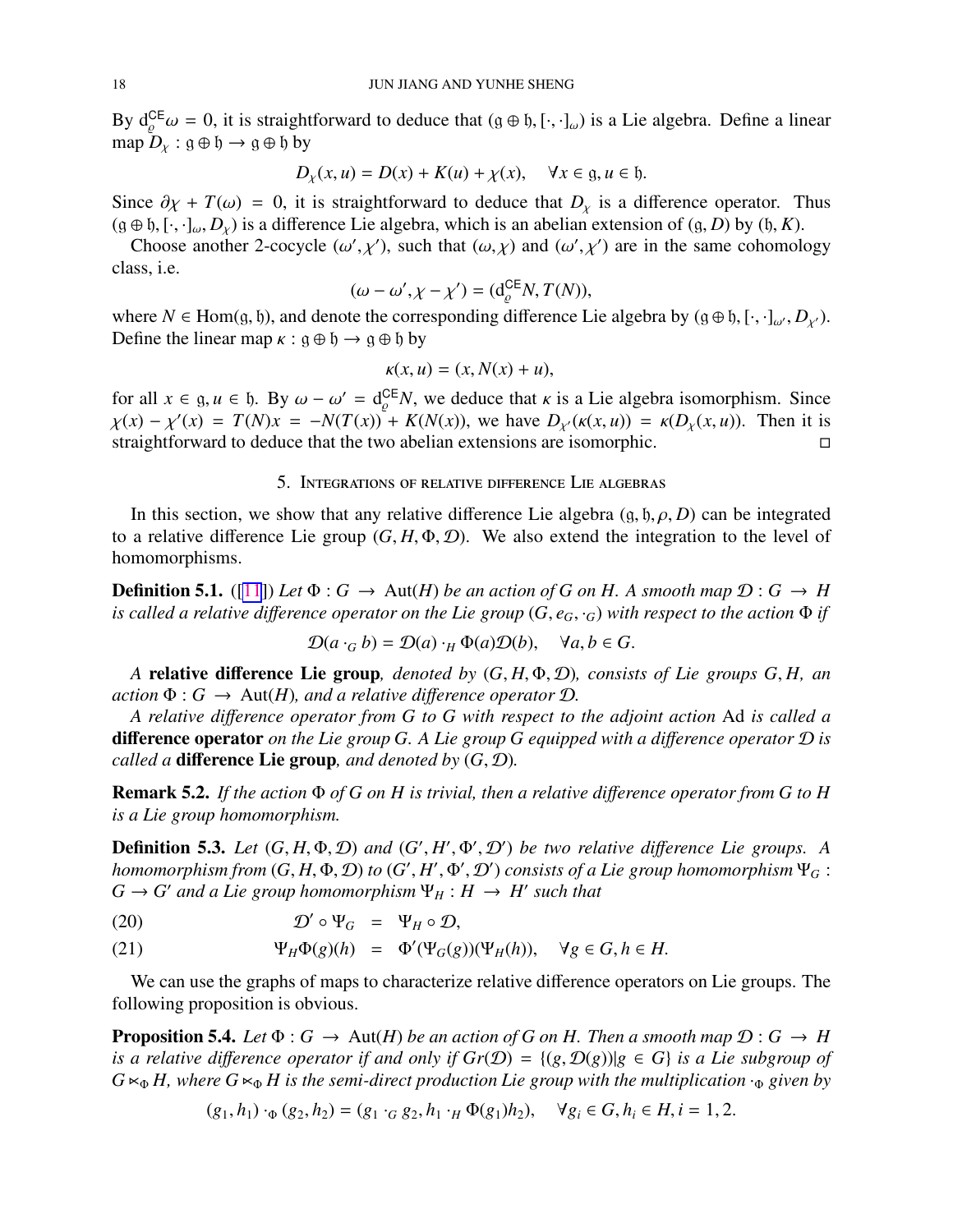<span id="page-18-0"></span>Let  $(G, e_G, \cdot_G)$  and  $(H, e_H, \cdot_H)$  be Lie groups whose Lie algebras are g and b. Denote by  $\exp_G$  and  $\exp_H$  the exponential maps for the Lie groups (*G*, *e<sub>G</sub>*, ·*G*) and (*H*, *e<sub>H</sub>*, ·*H*) respectively. Let  $\Phi: G \to G$ Aut(*H*) be an action of *G* on *H*. Since  $\Phi(g) \in \text{Aut}(H)$  for all  $g \in G$ , then  $\Phi(g)_{*e_H} : \mathfrak{h} \to \mathfrak{h}$  is a Lie algebra isomorphism. By  $\Phi(g_1 \cdot_G g_2) = \Phi(g_1) \Phi(g_2)$ , we have  $\Phi(g_1 \cdot_G g_2)_{*e_H} = \Phi(g_1)_{*e_H} \Phi(g_2)_{*e_H}$ . Thus we obtain a Lie group homomorphism from *G* to Aut(b), which we denote by  $\tilde{\Phi}$  : *G*  $\rightarrow$ Aut(b). Then taking the differentiation, we obtain a Lie algebra homomorphism  $\rho := \tilde{\Phi}_{*e_G}$  from the Lie algebra g to Der(b). We call  $\rho$  the differentiated action of  $\Phi$ . In fact, Lie II theorem tells us that  $Aut(H) \cong Aut(b)$ , if *H* is connected and simply connected. Therefore when both *G* and *H* are connected and simply connected, given a Lie algebra action  $\rho$  :  $g \rightarrow Der(f)$ , there is a unique integrated action  $\Phi: G \to \text{Aut}(H)$  whose differentiation is  $\rho$ . This procedure can be well explained by the following diagram:



In  $[12]$  $[12]$ , the authors proved that the differentiation of a relative difference operator  $D$  on a Lie group *G* with respect to an action (*H*, Φ) is a relative difference operator *D* on the Lie algebra g with respect to the action  $(f, \rho)$ . Next, we give the integration of a relative difference Lie algebra  $(g, \mathfrak{h}, \rho, D).$ 

**Theorem 5.5.** *Let*  $(g, b, \rho, D)$  *be a relative difference Lie algebra. Let*  $G$  *and*  $H$  *be the connected and simply connected Lie groups integrating* g *and* b *respectively, and*  $\Phi$  :  $G \rightarrow Aut(H)$  *be the integrated action. Then there is a relative difference operator*  $\mathcal{D}: G \to H$  *integrating the relative difference operator*  $D : \mathfrak{g} \to \mathfrak{h}$ .

*Proof.* We consider the semi-direct product Lie group  $G \ltimes_{\Phi} H$ . Its Lie algebra is the semi-direct product Lie algebra  $g \lt_{\rho}$  h, and by Proposition [2.9,](#page-4-0) the graph of  $Gr(D)$  is a Lie subalgebra of g $\ltimes_{\rho}$  b. Thus there exists a connected Lie subgroup *E* of  $G \ltimes_{\Phi} H$  such that its Lie algebra is  $Gr(D)$ . Define a smooth map  $P_G : E \to G$  by

$$
P_G(g, h) = g, \quad \forall (g, h) \in E.
$$

Then  $P_G : E \to G$  is a Lie group homomorphism and its tangent map at the identity  $P_{G^*}$ :  $Gr(D) \rightarrow$  g is given by

$$
P_{G*}(x, D(x)) = x, \quad \forall x \in \mathfrak{g},
$$

which is an isomorphism from the Lie algebra  $Gr(D)$  to the Lie algebra g. Thus  $P_G : E \to G$ is a Lie group isomorphism, which implies that there is a smooth map  $\mathcal{D}: G \to H$ , such that  $E \cong Gr(\mathcal{D})$ .

For all  $g_1, g_2 \in G$ , we have

$$
(g_1, \mathcal{D}(g_1)) \cdot_{\Phi} (g_2, \mathcal{D}(g_2)) = (g_1 \cdot_G g_2, \mathcal{D}(g_1) \cdot_H \Phi(g_1) \mathcal{D}(g_2)) \in Gr(\mathcal{D}),
$$

which implies that  $\mathcal{D}(g_1 \cdot_G g_2) = \mathcal{D}(g_1) \cdot_F \Phi(g_1) \mathcal{D}(g_2)$ . Therefore,  $\mathcal{D}: G \to H$  is a difference operator. Furthermore, since  $Gr(\mathcal{D}) \cong E$ , and the Lie algebra of *E* is  $Gr(D)$ , it follows that  $\mathcal{D}_* = D$ , and  $\mathcal D$  is an integration of *D*.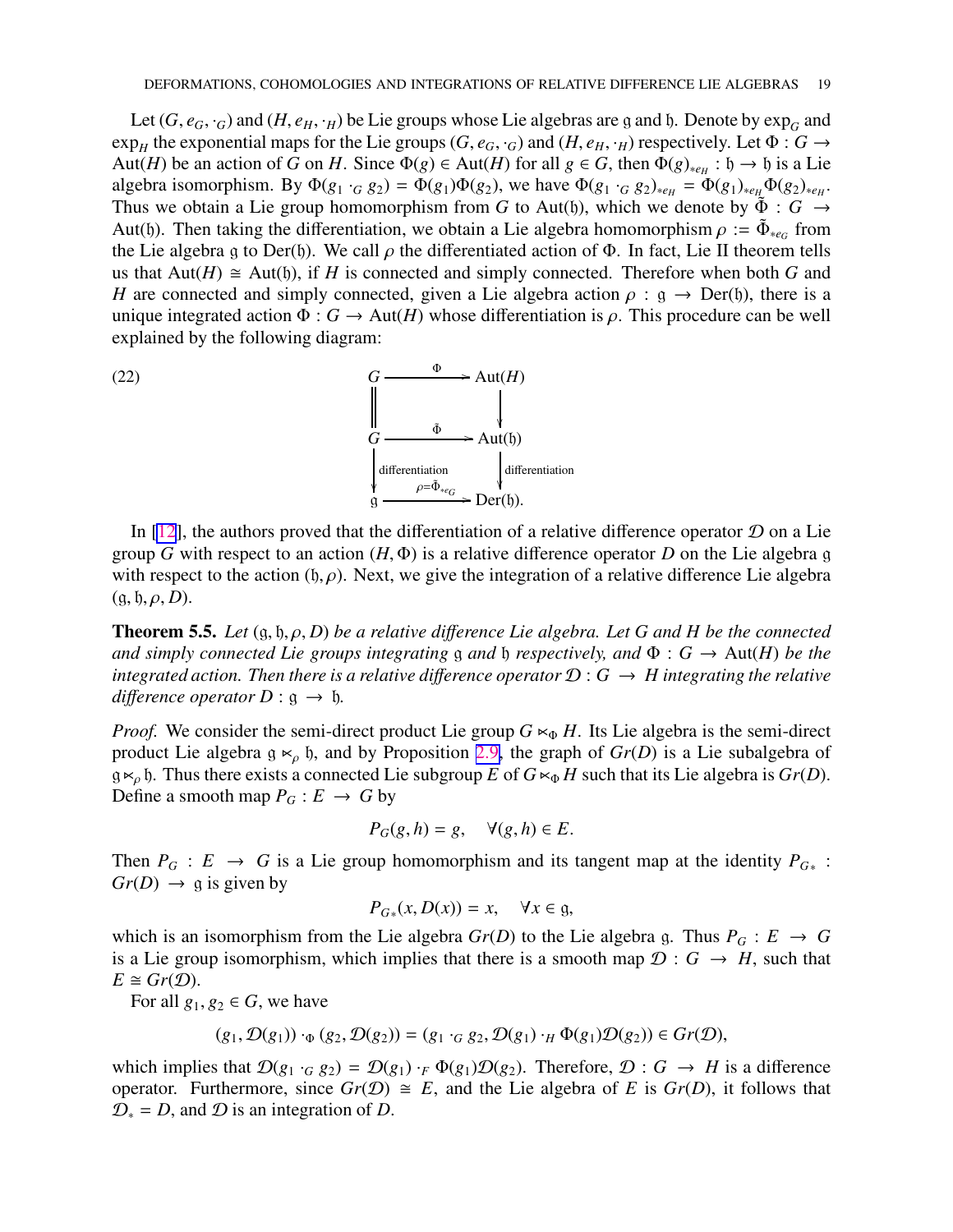<span id="page-19-0"></span>Now we give an explicit formula of  $D$ . Denote by Exp the exponential map for the Lie group  $G \ltimes_{\Phi} H$ , and by  $P_H$  the projection  $G \ltimes_{\Phi} H \to H$ . For all  $x \in \mathfrak{g}, u \in \mathfrak{h}$ , it is obvious that

$$
Exp(x, u) = (exp_G x, P_H Exp(x, u)).
$$

Since the Lie algebra of the Lie subgroup *E* is  $Gr(D)$ , it follows that locally  $Exp(x, D(x)) \in$  $Gr(\mathcal{D}) \cong E$ . Therefore,

(23) 
$$
\mathcal{D}(\exp_G x) = P_H \exp(x, D(x)).
$$

Obviously the formula of  $D$  happens locally near the identity, the global formula follows from the fact that *G* is connected and it can be written as products of elements near the identity.  $\square$ 

Let  $G$ ,  $G'$ ,  $H$  and  $H'$  be connected Lie groups whose Lie algebras are  $g$ ,  $g'$ ,  $h$  and  $h'$  respectively. Let  $\Phi: G \to \text{Aut}(H)$  and  $\Phi': G' \to \text{Aut}(H')$  be actions of *G* on *H* and *G'* on *H'* respectively. Let  $\rho : g \to Der(\mathfrak{h})$  and  $\rho' : g' \to Der(\mathfrak{h}')$  be the induced actions of g on  $\mathfrak{h}$  and g' on  $\mathfrak{h}'$  respectively. Let  $\Psi_G$  :  $G \to G'$  and  $\Psi_H$  :  $H \to H'$  be Lie group homomorphisms and  $\psi_g$  :  $g \to g'$  and  $\psi_{\mathfrak{h}} : \mathfrak{h} \to \mathfrak{h}'$  be the induced Lie algebra homomorphisms.

Let  $(\Psi_G, \Psi_H)$  be a homomorphism from the relative difference Lie group  $(G, H, \Phi, \mathcal{D})$  to the relative difference Lie group  $(G', H', \Phi', \mathcal{D}')$ . It is obvious that  $((\Psi_G)_{*e_G}, (\Psi_H)_{*e_H})$  is a homomorphism from the relative difference Lie algebra  $(g, \mathfrak{h}, \rho, D)$  to the relative difference Lie algebra  $(g', b', \rho', D')$ . Now we extend the integration to the level of homomorphisms.

**Theorem 5.6.** Let  $(g, b, \rho, D)$  and  $(g', b', \rho', D')$  be two relative difference Lie algebras. Let G, G', H and H' be connected and simply connected Lie groups integrating g, g', b and b' respectively. Let  $\mathcal{D}: G \to H$  and  $\mathcal{D}': G' \to H'$  be the integrated relative difference operators *of D* and *D'* respectively. Let  $(\psi_{\mathfrak{g}}, \psi_{\mathfrak{h}})$  *be a homomorphism from*  $(\mathfrak{g}, \mathfrak{h}, \rho, D)$  *to*  $(\mathfrak{g}', \mathfrak{h}', \rho', D')$  and  $\Psi_G$ ,  $\Psi_H$  *be Lie group homomorphisms integrating Lie algebra homomorphism*  $\psi_a$  *and*  $\psi_b$  *respectively. Then* (Ψ*G*, Ψ*H*) *is a homomorphism from the relative di*ff*erence Lie group* (*G*, *H*, Φ, D) *to the relative difference Lie group*  $(G', H', \Phi', D')$ .

*Proof.* Suppose that  $(\psi_{g}, \psi_{b})$  is a homomorphism from  $(g, \mathfrak{h}, \rho, D)$  to  $(g', \mathfrak{h}', \rho', D')$ . It follows that ( $\psi_{\alpha}, \psi_{\beta}$ ) is a Lie algebra homomorphism from the semi-direct product Lie algebra g  $\kappa_{\rho}$  h to  $g' \ltimes_{\rho'} g'$  and  $(\psi_g, \psi_b)(Gr(D)) \subseteq Gr(D')$ . Therefore, there exist unique Lie group homomorphisms  $\Psi_G$ :  $G \to G'$  and  $\Psi_H : H \to H'$  such that  $(\Psi_G, \Psi_H)$  is a Lie group homomorphism from the semi-direct product Lie group  $G \lt \phi \circ H$  to  $G' \lt \phi'$  *H'*. Since the image  $(\Psi_G, \Psi_H)Gr(\mathcal{D})$  is a Lie subgroup of  $G' \lt \sim_{\Phi'} H'$  and its Lie algebra is  $(\psi_{\mathfrak{g}}, \psi_{\mathfrak{h}})(Gr(D)) \subseteq Gr(D')$ , it follows that  $(\Psi_G, \Psi_H)$  $\overline{Gr(D)} \subseteq \overline{Gr(D')}$  near the identity, the global statement follows again using the fact that both  $(\Psi_G, \Psi_H)$ *Gr*(*D*) and *Gr*(*D*) are connected and they can be written as products of elements near the identity. This in turn implies that  $\Psi_H \circ \mathcal{D} = \mathcal{D}' \circ \Psi_G$ .

Acknowledgements. This research is supported by NSFC (11922110).

#### **REFERENCES**

- [1] R. Caseiro and J. Costa, O-operators on Lie ∞-algebras with respect to Lie ∞-actions. arXiv: 2109.01363v1. [2,](#page-1-0) [3](#page-2-0)
- [2] A. Das, Deformations of associative Rota-Baxter operators. *J. Algebra* 560 (2020), 144-180. [2](#page-1-0)
- [3] A. Das, Leibniz algebras with derivations. *J. Homotopy Relat. Struct.* 16 (2021), no. 2, 245-274. [2](#page-1-0)
- [4] A. Das and A. Mandal, Extensions, deformations and categorifications of AssDer pairs. arXiv: 2002.11415. [2](#page-1-0)
- [5] V. A. Dolgushev and C. L. Rogers, A version of the Goldman-Millson Theorem for filtered *L*∞-algebras. *J. Algebra* 430 (2015), 260-302. [6](#page-5-0)
- [6] M. Doubek and T. Lada, Homotopy derivations. *J. Homotopy Rela. Struct.* 11 (2016), no. 3, 599-630. [2](#page-1-0)